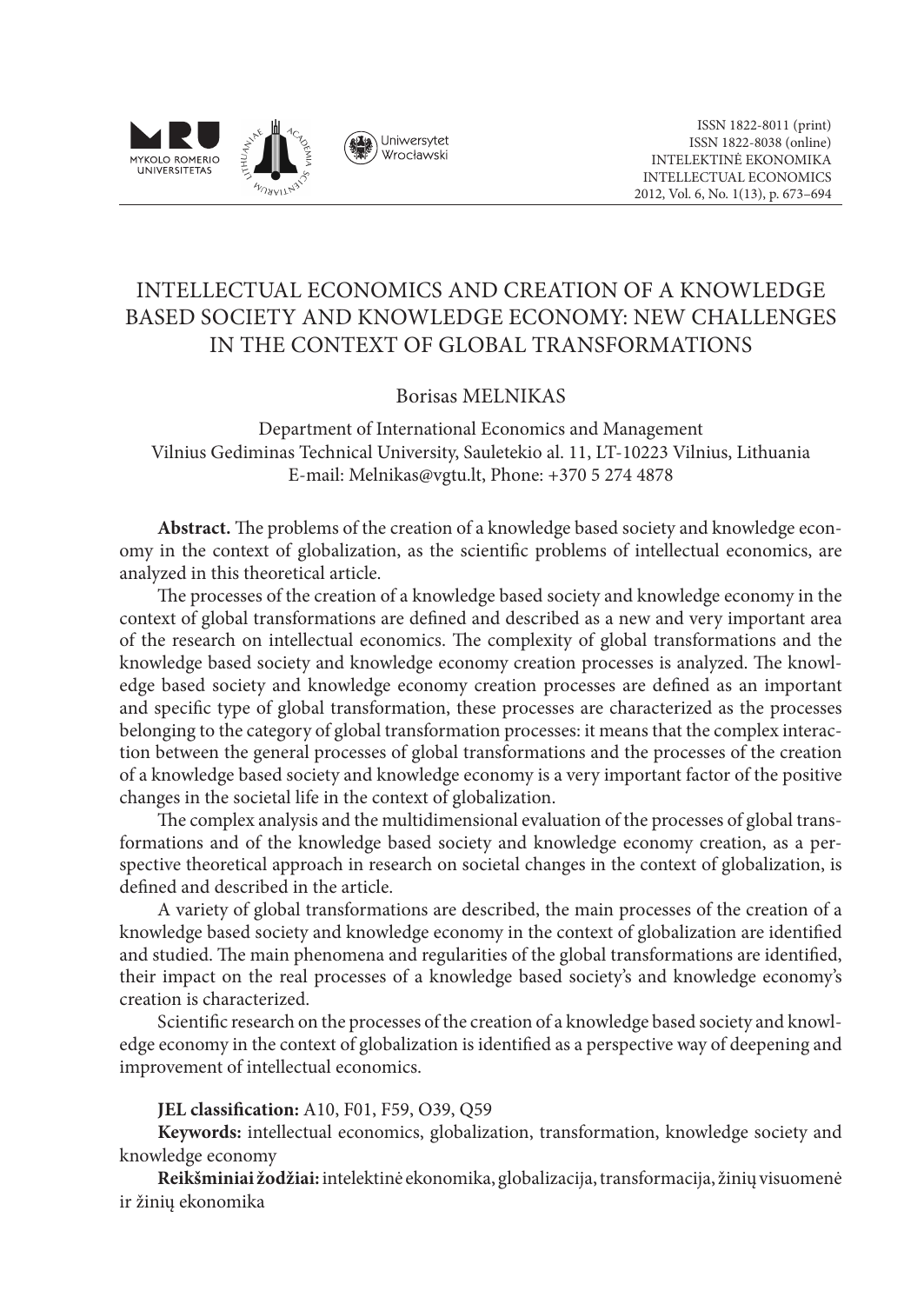#### **1. Introduction**

*Intellectual economics* could be defined and described as one of the most important areas of the contemporary *economic science*, because the main ideas of intellectual economics are oriented towards the creation and further modernization of a *knowledge based society and knowledge economy*.

The main problems of intellectual economics should be analyzed in the context of the challenges of the creation of a knowledge based society and knowledge economy: it is obvious that the creation of the knowledge based society and knowledge economy is perceived as one of the most important *priorities* of the modern society and its lifestyle development, as well as of social, economic, political development, science and technological progress, especially—in the European Union.

The creation of the knowledge based society and knowledge economy is assessed as *the most important assumption* and *the main way* to solve most of the social, economic, technological, even security and defense problems worldwide as well as in various countries or regions in general and in various countries or regions in the space of the European Union.

The processes of the creation of a knowledge based society and knowledge economy expresses the *essential qualitative changes* in all the areas of social, economic, political life, science and technological progress, and interaction with nature. The processes of the creation of a knowledge based society and knowledge economy deeply influences the content of *globalization* processes and the effect on a situation in the modern world.

It may be noted that the processes of the creation of a knowledge based society and knowledge economy, in general, could be perceived and assessed as an *essential worldwide transformation*, which determines a number of *breakings and sallies*, important to all of humankind.

The processes of the creation of knowledge based society and knowledge economy must be analyzed *in complexity*. In general, the processes of the creation of knowledge based society and knowledge economy could be defined as the processes belonging to the category of *global processes*: it also means that the *complex interaction* between the processes of *global changes* and the processes of the creation of knowledge based society and knowledge economy is a very important factor of the *positive development* in the societal life in the general context of globalization.

There are very different theories and theoretical models for a knowledge based society and knowledge economy creation processes, as well as different theoretical models of these processes. The problem is that the knowledge based society and knowledge economy creation processes and the processes of global transformations are usually analyzed separately: the factor of the *complex interaction* between different processes of global transformations and the processes of the creation of a knowledge based society and knowledge economy is often ignored. It means that a complex analysis of the processes of both types, as well as an evaluation of the factors of interaction between these processes, could be defined as a perspective way to solve some actual theoretical and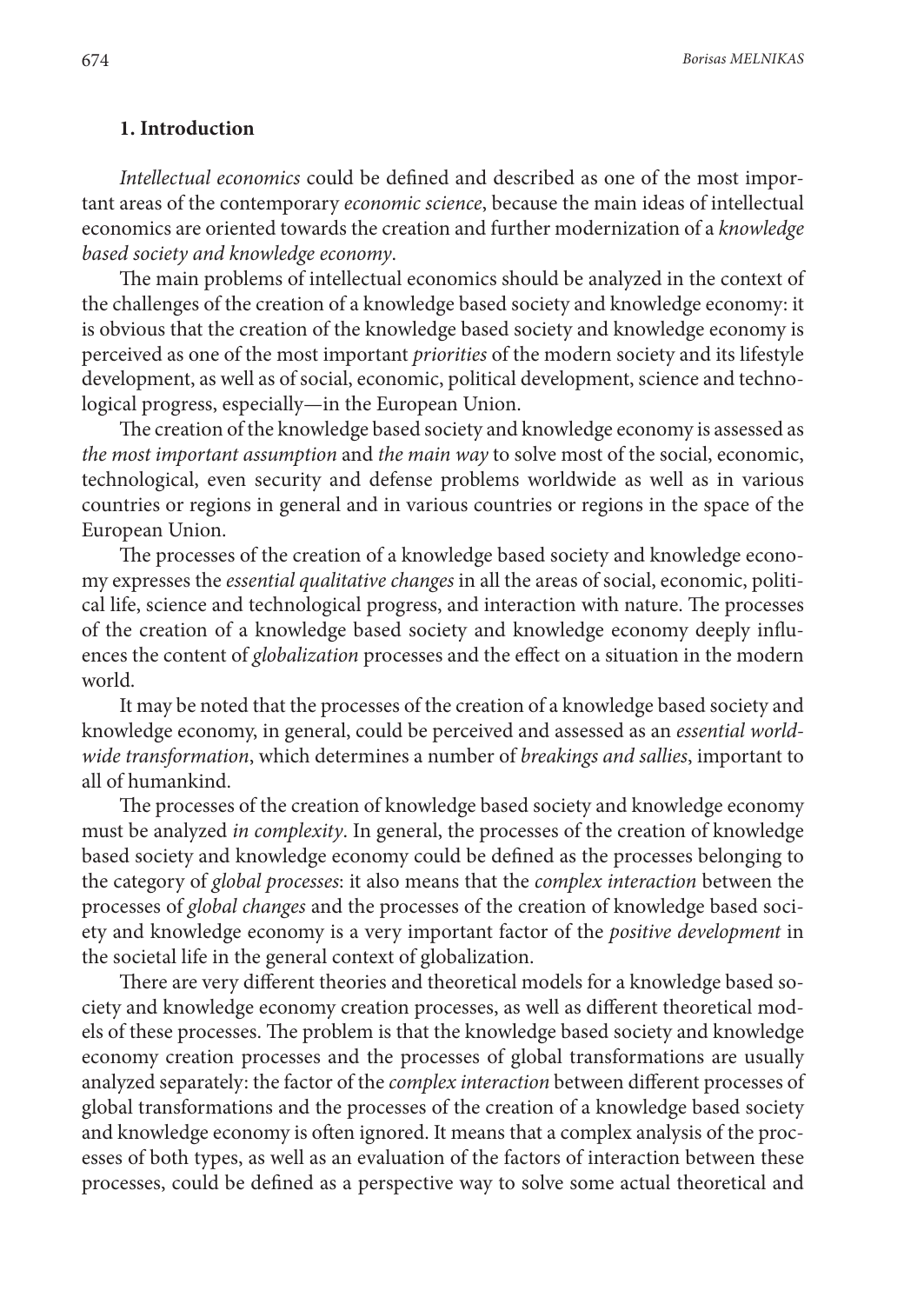practical problems in the area of knowledge based society and knowledge economy, especially in the context of globalization.

The main idea of the complex analysis and of the evaluation of the factors of interaction between the different processes of global transformations and the processes of knowledge based society and knowledge economy creation is that all these processes as *a general global transformations* are defined and analyzed, and the new challenges for creation of knowledge based society and knowledge economy in the context of globalization are identified. This idea is described in details in the article.

**The object of this article** is the processes of global transformations, especially—the creation of a knowledge based society and knowledge economy. The main focus is put on the interaction between the processes of knowledge based society and knowledge economy creation and of the general processes of global transformations in general context of globalization. Scientific research on the processes of the creation of knowledge based society and knowledge economy in the context of globalization is identified as a perspective way of the scientific research on intellectual economics in general.

## **Tasks of the article:**

- to identify the processes of the creation of knowledge based society and knowledge economy in the context of globalization as an important area of the scientific research on intellectual economics in general;
- to explore the new definitions and to systematize the general processes of global transformations, to describe the main global transformations and to identified their role;
- to describe the main peculiarities of the knowledge based society and knowledge economy creation processes in the context of globalization;
- to explore the main challenges for societal development in the context of global transformations, including—in the context of knowledge based society and knowledge economy creation processes.

The main ideas of the article could be defined as partly controversial. It may be noted that these ideas, in general, could be defined as the basis for further scientific discussion and as the basis for the research on the processes of knowledge based society and knowledge economy creation in the context of globalization, especially—in the conditions of European integration and enlargement of the European Union.

# **2. The new theoretical approach of scientific research on intellectual economics: the complexity of global transformations and the knowledge based society and knowledge economy creation processes**

The processes of the development and changes in the contemporary society are very complicated and controversial. A lot of new phenomena and circumstances show up under the contemporary conditions of social, economic, political development and progress of science and technologies. In order to understand and react to them, it is necessary to see into so-called *problems of the complexity of the development processes*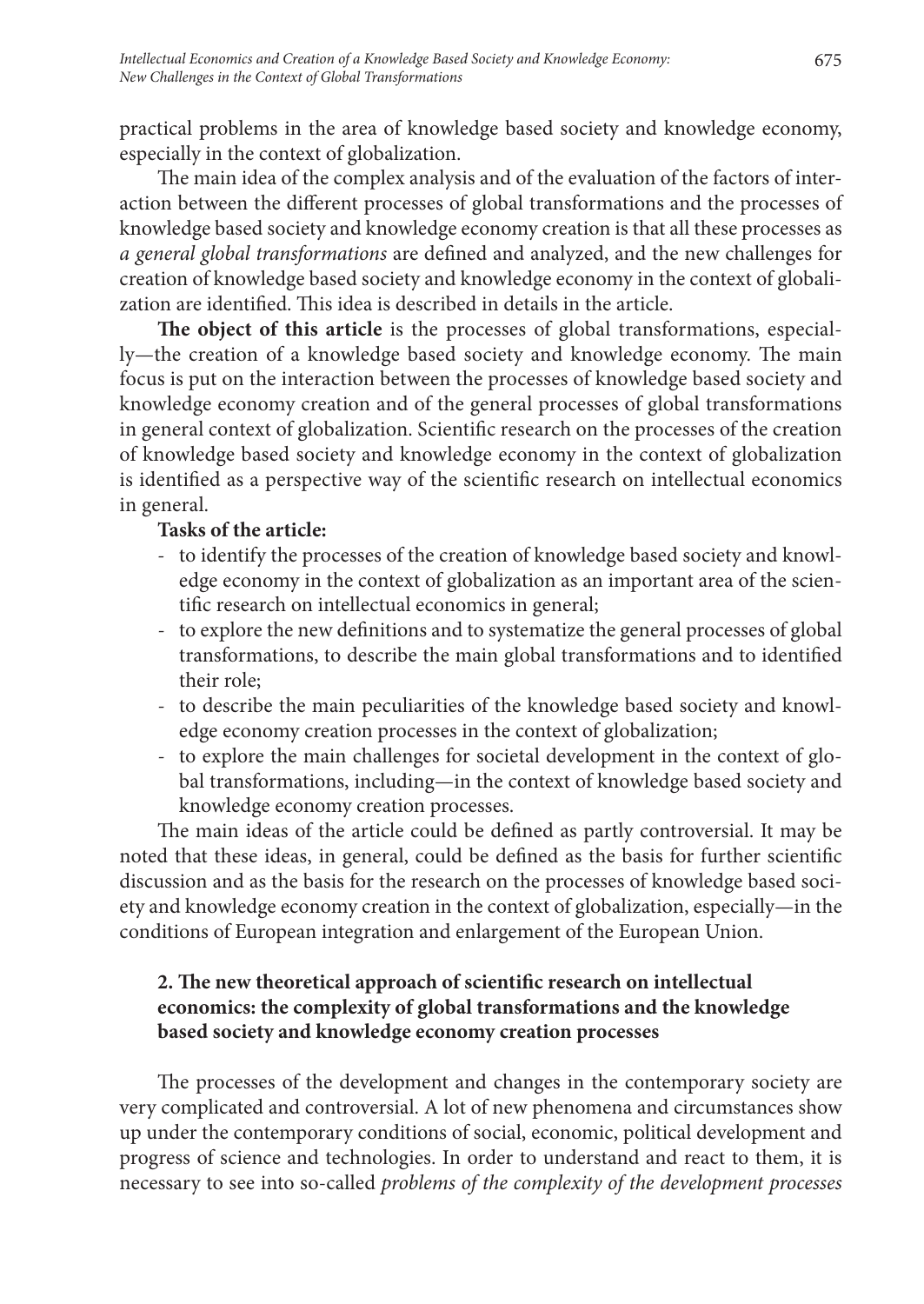*and changes of different types and nature* and to strive that these problems were solved adequately with the new challenges in the life of the society.

The complexity of the global transformations and the knowledge based society creation processes could be defined as an especially important case: the importance and significance of this case are indicated by the dominance and prevalence of the processes and problems of globalization, as well as processes and problems of knowledge based society and knowledge economy creation in the context of the changes, development processes and problems of the contemporary society and its life in general, especially—in the European cultural, social, economic and political space.

Modern attitudes to the complexity of the global transformations and the knowledge based society creation processes, to the concept of complexity of these processes, as well as to the understanding and salvation of the problems of knowledge based society and knowledge economy creation processes in the context of globalization can be characterized by extremely wide *variety*. The research of the problems of complexity of the global transformations and the knowledge based society creation processes is *multi*and *interdisciplinary* by nature, must inevitably have attitudes to social and economic development, progress in technologies, environmental protection and changes in the modern society and its life, which reflect various areas of science, integrated in them. An important aspect of the research on complexity of the global transformations and the knowledge based society creation processes is a *regional* one, since various social, economic, technological, ecological factors are assessed *in the extent of variously identified regions*, by trying to reveal the interaction of processes and changes of different nature in various regional systems herewith. This aspect could be defined as especially important in the conditions of European integration and enlargement of the European Union (Armstrong, 2006; Ravenhill, 2008; Melnikas, Reichelt, 2004; Melnikas, 2011).

The problems of knowledge based society and knowledge economy creation, including—in the context of globalization, are analyzed through various aspects in a number of scientific works. Particularly important are studies of the knowledge based society and knowledge economy creation processes in the global space, as well as in European Union and in different countries (Boldrin, Canova, 2001; Cohendet, Stojak, 2005; Currie, 2000; David, Foray, 2002; Dicken, 1998; Garrett , Mitchell, 2001; Goeransson, Soederberg, 2005; Grace, Butler, 2005; Hayo, Seifert, 2003; Hunt, 2000; Huseman, Godman, 1999; Leydesdorff, 2004; McNally, 1999; Melnikas, 1990, 2002, 2008, 2011; Olsen, Osmundsen, 2003; Parker, 1998; Perraton, 2001; Redding, Venables , 2004; Sangmon, 2002; Steinmueller, 2002). Traditional attitudes to the knowledge based society and knowledge economy creation emphasize the *technological priorities*, the *new values*, the *new models of lifestyle* as well as necessity to ensure the internecine compatibility and compensation of developmental processes and changes that have different nature. At the same time it can be seen, that most of the scietific works on knowledge based society and knowledge economy creation does not pay sufficient attention to the impact of the knowledge based society and knowledge economy creation processes on the development processes in the global space as well as in the variuos sectors of societal life. On the other hand, most of the scietific works on knowledge based society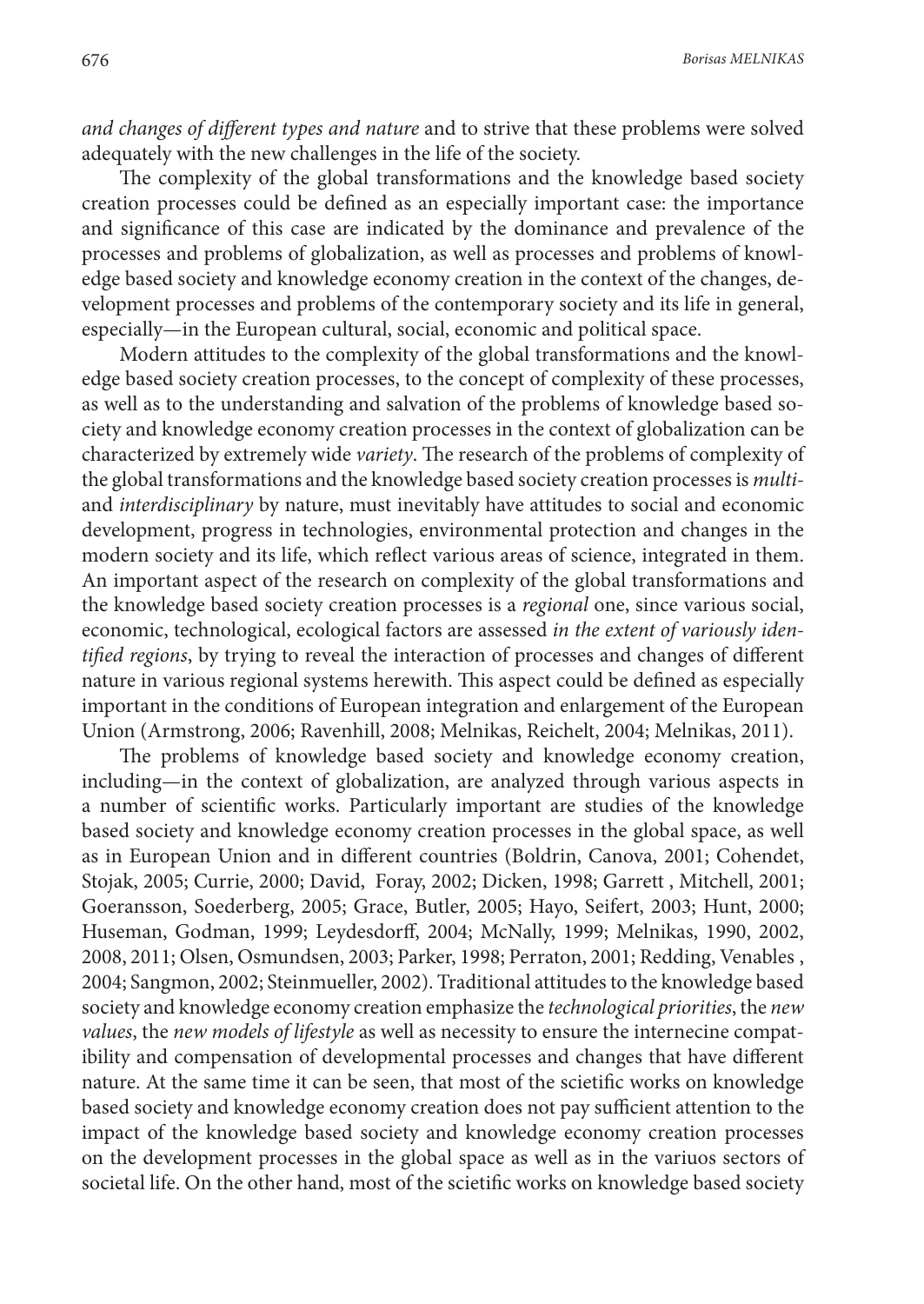and knowledge economy creation processes are not directly oriented to the solving of *actual problems* of economic, social, political, technological, ecological *development*, especially—economic, social, political, technological, ecological *sustainability* and *sustainable development in general* (Castells, 2000-2004; Friedman, 2006, 2009).

The *concepts* of the knowledge based society and knowledge economy as well as the concepts of the knowledge based society and knowledge economy creation processes are very multiple (Castells, 2000-2004; Cohendet, Stojak, 2005; Currie, 2000; David, Foray, 2002; Goeransson, Soederberg, 2005; Grace, Butler, 2005; Huseman, Godman, 1999; Leydesdorff, 2004; Steinmueller, 2002). There are many concepts of university studies, education systems, innovations in the context of knowledge based society and knowledge economy creation processes.

Therefore, it is obvious, that the concepts of the *knowledge based society* and of the *knowledge economy* may be defined and described differently.

In general, contemporary practice of scientific research on problems of knowledge based society and knowledge economy creation is characterized by the prevalence of the *specific* studies and research works, which are oriented to the *separately research* on variuos specific topics of knowledge based society and knowledge economy creation problems and processes: various aspects of the *complexity* of the processes of the creation of knowledge based society and knowledge economy in the context of globalization have not been investigated.

It must be noted, that modern attitudes on the creation of a knowledge based society and knowledge economy should deeper reflect the role and influence of *new type transformation processes* that are taking place in the world now. The most important role and influence are of those transformations, which reflect *the global spread of values and ideas of the knowledge based society and of the new knowledge creation processes.* It is possible to claim that the essential *priority* of the actualization of the traditional concepts of knowledge based society and knowledge economy creation and development processes is that the modern concept should be oriented to the complexity of social, economic, technological, ecological development processes and must reflect both the global transformation processes in general and those global transformation processes, which reflect the creation of knowledge based society and knowledge economy.

# **3. The global transformations as a general context of the processes of knowledge based society and knowledge economy creation: the priorities of scientific research**

Situation in the contemporary world is more and more conditioned by multiple globalization processes, which appear in all areas of political social, economic life, and in all sectors of culture as well as of science and technological progress. Globalization processes proximately influence society's lifestyle and the quality of life, as well as the *changes*, which take place in all areas of life (Ravenhil, 2008; Friedman, 2006, 2009; Appiah, 2007; Castells, 2000-2004; Chossudovsky, 2003; Melnikas, 2002, 2011). Besides,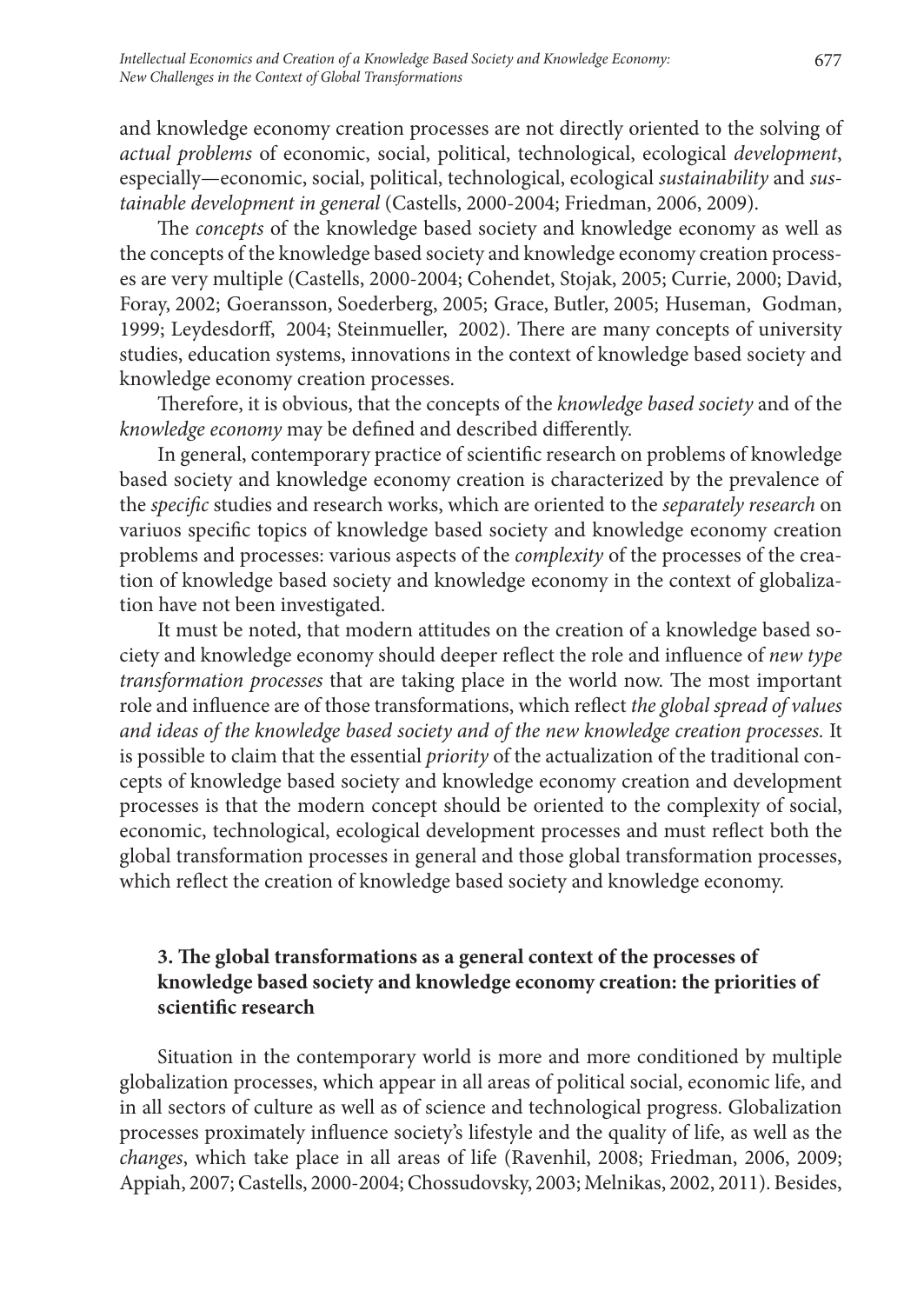the perception and assessment of the *meaning of globalization processes* regarding the *content and singleness of changes* in the world are considered a *very important assumption* to scientifically cognize and adequately analyze the *nature* of globalization itself: it is obvious, that deep and complex cognition and analysis of globalization processes are possible only in those cases, when globalization processes are treated as changes, which *take place in a global extent,* and as *global environment of such changes*.

The relation of the conception of globalization processes to global changes and their environment allows *speculating* that the so-called *processes of global transformations* are considered *exceptionally significant* among globalization processes. The reason for such speculation is the fact, that the essence of transformation processes (or, simply, transformations) is *qualitative changes*, which determine the *creation of new systems*: globalization processes namely express the world's *qualitative changes*; therefore, the *transformation processes* are treated as *exceptionally important and significant in the general whole of globalization processes*.

*Global transformation processes* are characterized by a *wide variety* and may be identified and classified according to various features. The following features may be treated as the most important ones among the features, which should be taken into consideration when identifying and classifying *the processes of global transformations*:

- features, which characterize *natural and climate conditions*, as well as their influence on various global changes and situation;
- features, which characterize *human resources*, their potential, change of its structure, as well as global role of human resources;
- features, which characterize the *society*, its development, structure, change dynamics, as well as features, which help to describe various *types and models* of the society itself and its organization, and global *spread and spread dynamics* of these types and models;
- features, which characterize global variety and spread of *cultures, mentalities, value systems, models of lifestyle, and social behavior stereotypes*;
- features, which characterize the processes of social, political, economic development, as well as science and technological progress, the impact and consequences of these processes, which appear or may appear globally.

The above-mentioned features, as a unit, as well as various their combinations allow universally and complexly describing the modern processes of global transformations and their variety. It is obvious, that regarding the complex cognition of global transformations, other features, characterizing such transformations may appear.

The variety of global transformations is also shown by the fact that global transformations may be identified, assessed and analyzed by *two* different approaches:

- *- geographically regional* approach, when global transformations, their expression or their impacts on the society and its life are assesses and analyzed according to a country, region, continent or other *geographically or regionally identified system*;
- *- sectoral* approach, when global transformations, their expression or their impacts on the society and its life are assessed and analyzed by distinguishing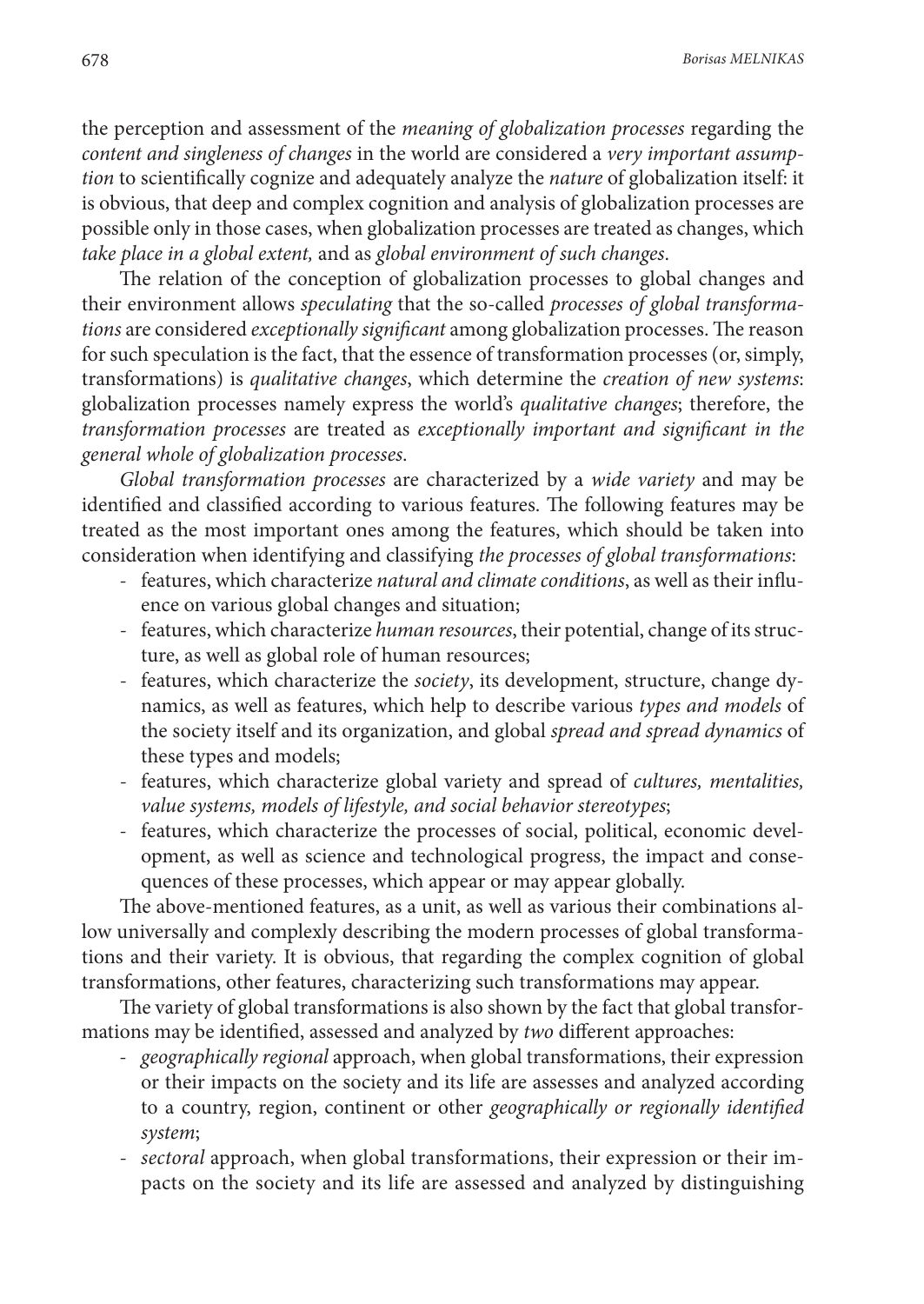certain *sectors*, out of the whole of global transformations, which are identified by regarding the content, character or forms of expression of global transformations themselves, and by assessing and analyzing the global transformations *according to various sectors* (besides, various sectors may be identified by highlighting multiple features, typical of the global transformations themselves).

Moreover, the variety of global transformations show that *global transformations, as a unit*, are *exceptionally complicated area, which requires scientific cognition and research*. It is possible to claim, that the *underlying aim of the research* in this area is to assess and foresee possible impacts of global transformations on the society, its development, its life, as well as to make assumptions for purposeful influence and management of the society development processes.

The impacts of global transformations on modern society in general and on the *changes* in its life, development and progress are *multiple, complicated and even contradictory*.

Several circumstances determine the *multiplicity and complication* of the impact of global transformations on the society and changes in its life. Firstly, global transformations themselves are characterized by a *variety of* typical *features*, which inevitably condition the multiplicity and complication of these transformations and their impact. Secondly, global transformations, as a unit, may be identified as composing *different geographically regional or sectoral systems*: the variety of different geographically regional or sectoral systems reflects the multiplicity and complication of the impact of global transformations on the society and changes in its life. Thirdly, *controversial tendencies*, when certain development, progress and change processes evoke *positively and negatively* assessed results, inevitably appear under the conditions of the variety, multiplicity and complication of the global transformations and their impact on the society and changes in its life.

All in all, it is possible to claim, that global transformations, as a unit, are characterized by exceptional complication, variety and multiplicity, as well as great impacts on all changes, which take place in all areas of life, their content and trajectories. These circumstances reveal the importance and significance of global transformations. These circumstances also show that global transformation processes and their impacts on the modern society and changes in its life require a more detailed description.

Global transformations, which express *the changes of natural and climate conditions*, are very significant because these transformations reflect new challenges and needs to solve multiple ecological problems, radically reduce environmental pollution, save limited natural resources and seek for new alternatives for the use if these resources, as well as implement the means for the prevention of natural disasters and the reduction and elimination of their results (Friedman, 2009).

Global transformations, which express the changes of natural and climate conditions, may be perceived and assessed as the ones, which:

- determine the appearance and expression of new multiple threats, dangers and risks; firstly—the threats, dangers and risks, which arise out of the increasing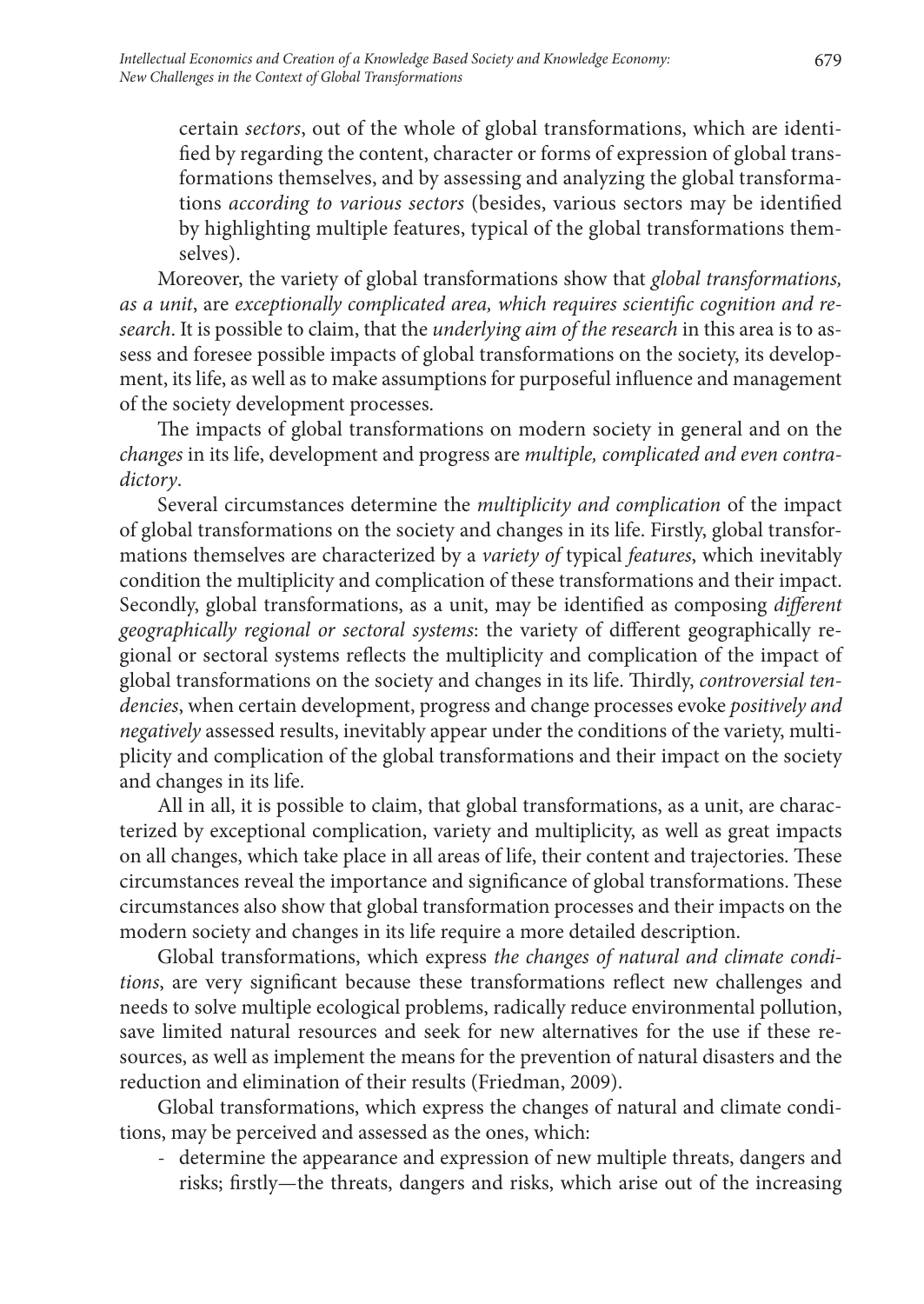pollution, clear limitations to use natural resources, also due to new negative results, which are caused by the changes of natural and climate conditions;

- determine the needs to implement essential technological sallies and changes in various sectors, especially in energetic, manufacture industry, environmental protection, also which determine the needs to create, modernize and spread alternative technologies, meant for adequate adaptation to the changing natural and climate conditions;
- determine both tendencies and needs to initiate, spread and implement *new models and priorities of lifestyle, social behavior, economical activity, as well as development and technological progress*, and pay most attention to the adaptation to the natural and climate changes, the *reduction and elimination of negative results*, and the *stop of undesirable changes*;
- determine the necessity to react to the *new type differentiation forms*, which appear in the world, continents, countries or regions, and which show that natural and climate changes stimulate the increase of life conditions differentiation of people from different continents, countries or regions, including social groups or layers. The increase of such differentiation will stimulate the creation of assumptions that *new conflicts* among various layers and interest groups of the international society would increasingly appear. It would also stimulate mass expression of needs to *develop international communication and provide support* in order to decrease and eliminate the threats and dangers, which appear under the conditions of differentiation increase.

The significance of global transformations, which express the changes of natural and climate conditions, is shown by objectively highlighted influences to implement *qualitatively new principles and standards of the development and management of various eco-systems* globally. Essential changes in the modern society and its life are inevitably determined by the creation, spread and implementation of such principles and standards (Melnikas, 2002, 2010, 2011).

Global transformations, which express *the changes of the potential of human resources and its structure,* are especially significant due to two essential reasons. Firstly, these global transformations reflect the *changes of human resource potential* and their influence on the change of the modern society and its lifestyle. Secondly, these global transformations reflect the *efficiency and usefulness* of various impacts on the potential of human resources and its change.

Global transformations, which express the *changes of the potential of human resources and its structure* may be perceived and assessed as the ones, which:

- reflect and influence *demographic situation* and its changes globally, in separate continents, countries or regions, among different social groups and layers, as well as in the spread areas of different ethnic, confessional, cultural or other mentality groups;
- determine the impacts of demographic situations and their changes on the developing economical, social, political, ecological or other situation in the world, in separate continents, countries or regions;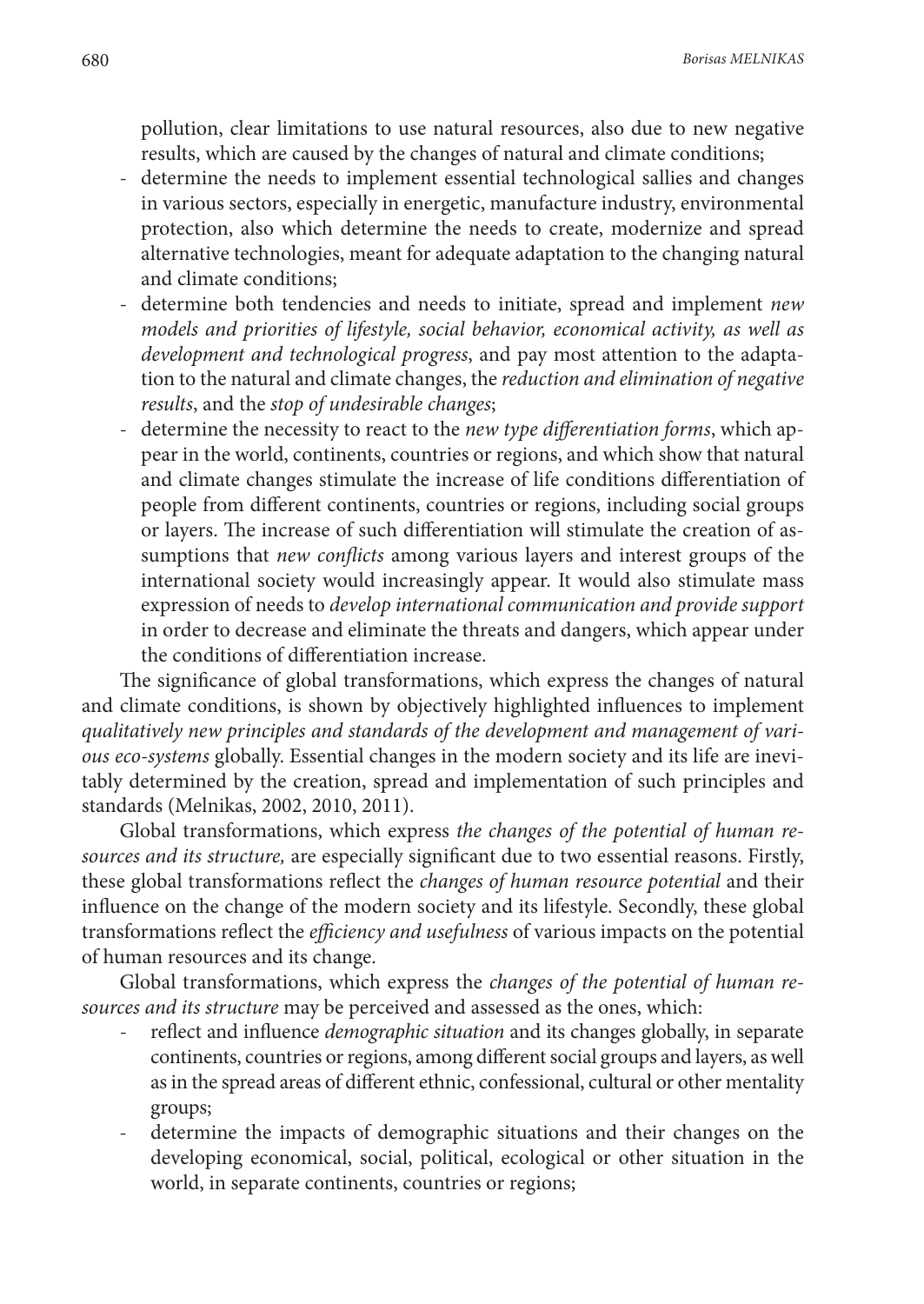- determine possibilities and assumptions that *new threats, dangers or problems*, which will be caused by the changes in the demographic situation, will inevitably appear in the world, in separate continents, countries or regions;
- show the variety of *reasons*, why the structure of human potential and demographic situation change, as well as the variety of *possibilities* to influence the changes of demographic situation.

The significance of global transformations, which express the *changes of the potential of human resources and its structure,* is shown by *objectively appearing* needs of the world, separate continents, countries and regions to implement *newly perceived humanistic orientations*, which reflect an increasing priority of natural human rights and freedoms, as well as *complexly treated* pursuit to *improve the life quality*: namely the perception, highlighting and implementation of the importance of *humanistic orientations* must be treated as the basis to react to the global transformations expressing the potential of human resources and the change of its structure (McNally, 1999 ).

Global transformations, which express *changes typical for modern society, its structure and organization*, are very significant for several essential reasons. Firstly, these global transformations reflect *quite controversial processes* happening in the world, when *assimilation and variety increase tendencies* are typical of the change of society structures in different countries and regions. Secondly, these global transformations reflect the tendencies of the *convergence of various society organization forms*, including the tendency, the essence of which is *convergence, multiple integration and even assimilation of a country's models and types*, typical of a modern country, as the highest form of the society organization. Thirdly, these global transformations reflect very significant *changes*, which are typical of the *role, activity and influence* of modern countries, various international organizations, as well as international business subjects and other organizations, movements or formations. Fourthly, these global transformations reflect *new type threats, dangers and risks*, as well as *new type possibilities* when developing multiple progresses, which arise or appear under the conditions of change of modern society structures and its organization forms.

Global transformations, *which express changes typical for the modern society, its structure and organization*, may be perceived and assessed as the ones, which:

- determine the changes of *powers and function structures*, typical of modern countries, which reflect a general tendency, when *the role of a state* influencing and affecting the situation in various areas of social, economic, political development as well as science and technological progress, *changes in essence.* (The changes of the role of a state may be expressed in two ways: the first one is that a modern state gains *new powers* and takes up *new functions*; and the second—that, in the areas of traditional powers expression and implementation of traditional functions, the role of a state is more determined by its cooperation with various international and non-governmental organizations, with various social movements, various organizations, functioning in business and public sectors, and other subjects, most importantly—the subjects of international business, their networks and other formations);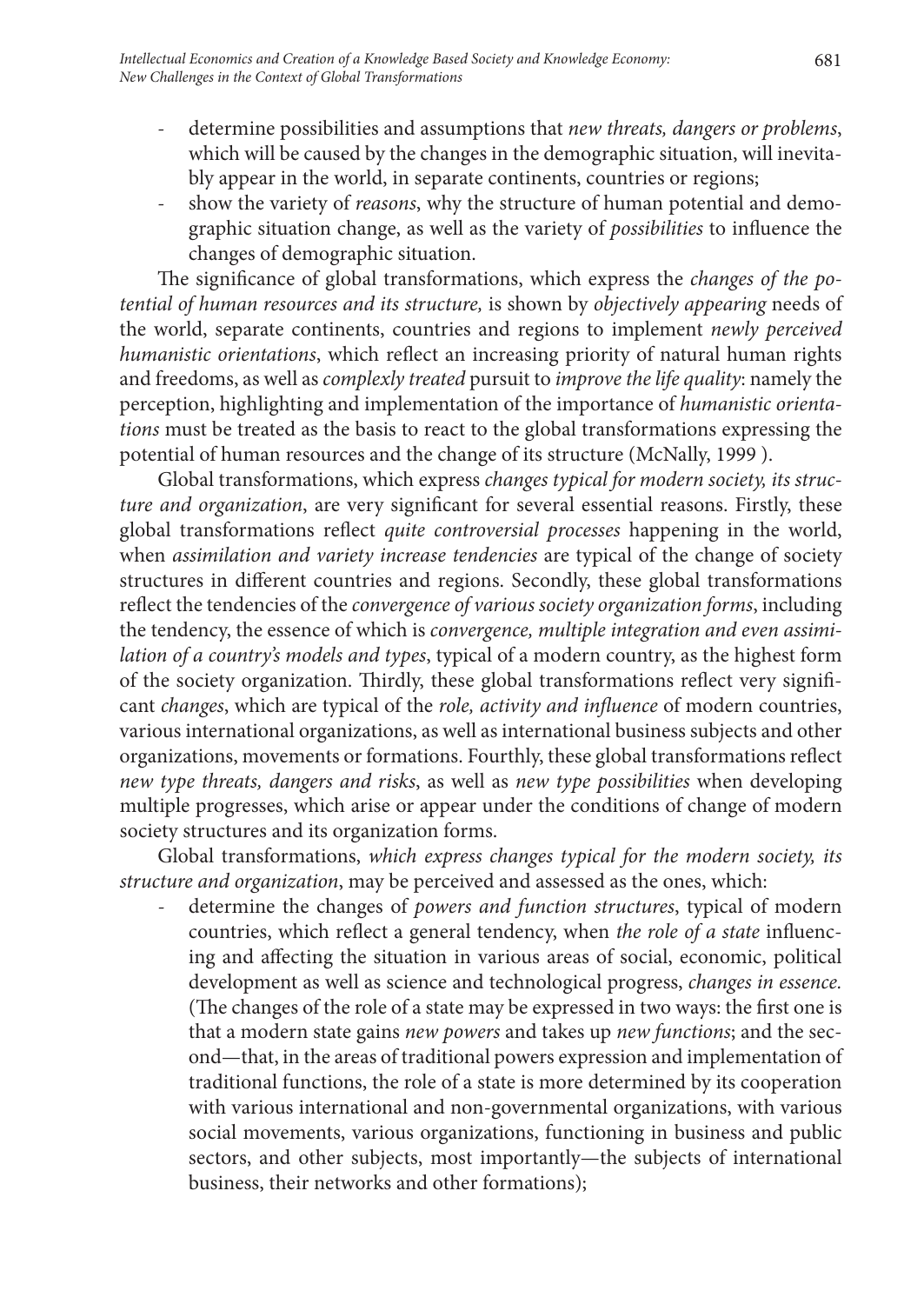- determine essential changes, typical of the activity and role of *formal and informal international organizations and other formations*, especially—for the activity and role of international inter-state organizations and international economical and business organizations: under contemporary conditions, namely international organizations and other formations of various subjects perform various functions and gain more and more powers to influence and affect a situation and development processes in separate countries or regions as well as internationally;
- influence essential changes in the modern management systems of the society development processes, including changes of *democracy conception*, and changes implementing *democracy values and principles* in a real management and self-government practice (besides, the changes of democracy and its values and principles naturally determine needs for change in various management system chains of the modern society development processes);
- determine creation and activity activation, variety increase and influence growth of various non-governmental organizations, movements and informal structures in the world, separate countries or regions: an appropriate tendency reflects manifestations of new society activeness forms as well as the increase of various interest group roles and significance;
- determine the fact, that in the future there is going to be *new type interaction* between various subjects of activity and management, which operate internationally (states, various their organizations, other international organizations, various international business subjects and their formations), as well as regionally (various institutions of public administration, business subjects, international and local organizations, other subjects): it must be noted, that *new type interaction* appears and may appear in various forms of *network*,
- determine the fact, that there is going to be new type interaction between an individual and various organizations locally, regionally, in countries or internationally, and such interaction is gaining a bigger role and is becoming more and more intensive: under contemporary conditions individuals are becoming significant subjects of the society development processes, who are actively acting the globalization environment.

The significance of global transformations, which express *the change of modern society structures and is organization forms*, is shown by objectively appearing needs to adequately react to the changes of *organization forms*, typical to the modern society, as well as changes in the *management of the society development processes and changes of the democ*racy and the conception of its value and principles as well as the results of such conception *change*. It must be emphasized, that the significance of the above-mentioned global transformations is also shown by the objectively appearing needs *to ensure the consolidation of humanistic and democratic values* when globalization processes are becoming more and more intense, when the *mobility* of individuals, various social groups and layers, as well as organizations is increasing in various forms, and when new possibilities to develop multiple interaction among various activity and management subjects is increasing.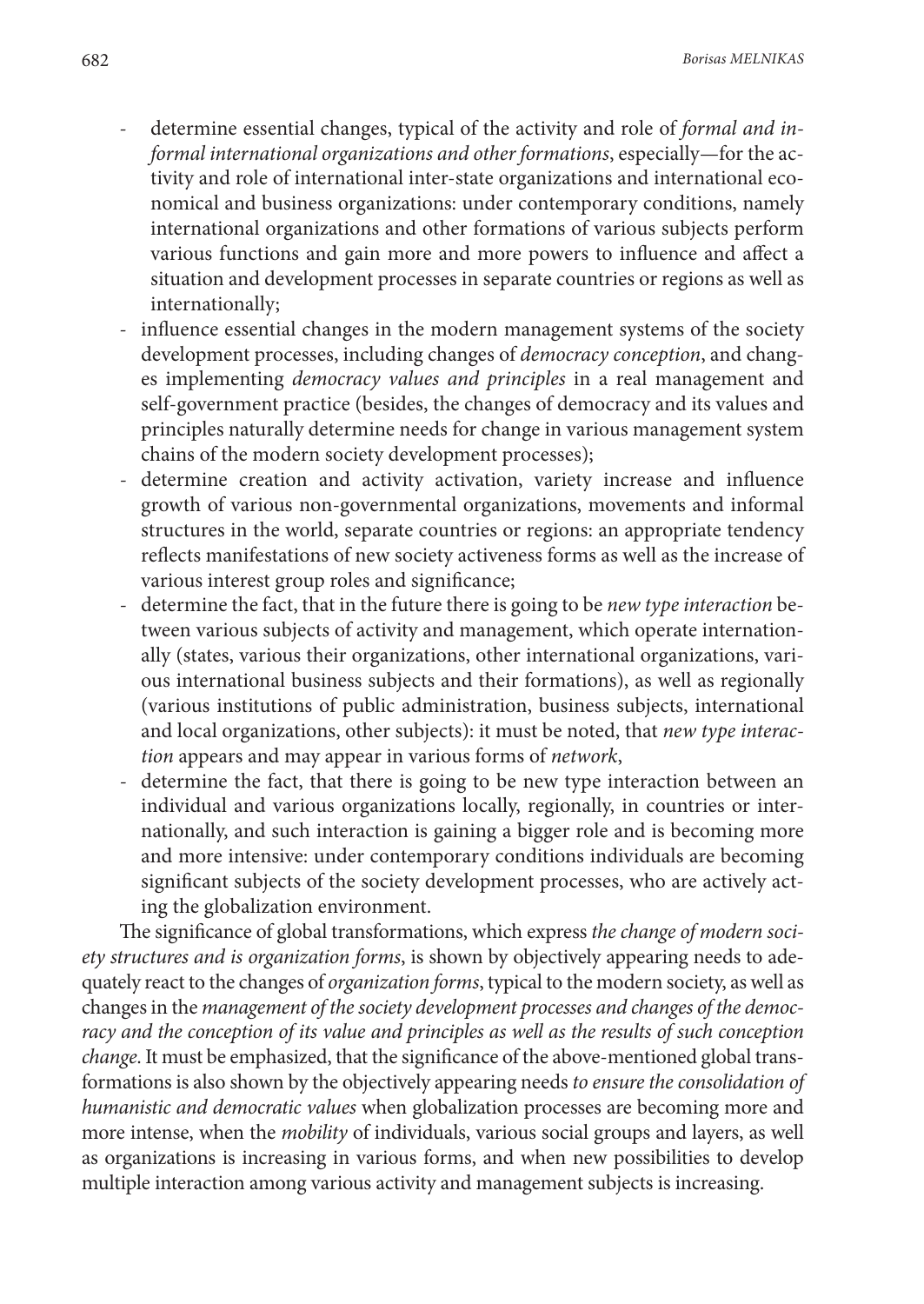The global transformations, which express the *changes typical for the modern society, its structure and organization*, as well as the *changes of the potential of human resources and its structure,* could be defined as *a global context* of the changes of the potential of human resources and of the variuos organizational changes in all spheres and sectors of the contemporary society and its life.

Global transformations, which express *the changes of cultures, mentalities, value systems, social behavior stereotypes*, are very important because these transformations *proximately* affect *ideals, expectations, ideological attitudes, assessment criteria* as well as *lifestyle models and underlying development trends*, which are entrenched in the society and its life. It is obvious, that global transformations, which express *the changes of cultures, mentalities, value systems, social behavior stereotypes* are also important because these transformations particularly reflect the manifestations and tendencies for change of the *society's psychological state, morale, ethnic and esthetic attitudes, spirituality, innovations and creativity, inertness and conservatism, tolerance and adaptation to the environment* abilities.

Global transformations, which express *the changes of cultures, mentalities, value systems, social behavior stereotypes*, may be perceived and assessed as the ones, which:

- determine the *activation of spread processes* and *variety increase* of different cultures, mentalities, value systems, social behavior stereotypes, as well as their *interaction and convergence* tendencies: the expression of such tendencies reflects inevitable creation and development processes of qualitatively new cultures, mentalities, value systems, social behavior stereotypes, as well as their spread areas in separate continents, countries or regions, as well as internationally in general,
- determine the fact, that historically "*alien*" cultures intensively "*penetrate*" into *historically created traditional concentration spaces* of certain ethnic, confessional or other cultures, and that this "penetration" causes ambivalent consequences: they create preconditions for intensive connection of various cultures and creation of qualitatively new cultures, as well as they create preconditions for the expression of new conflicts, threats and dangers, which could be determined or encouraged by the increasing variety of cultures and too great inadequacy of different cultures,
- encourage the creation of preconditions for the expression of *multiple synergetic effects*, which may determine the *activation and development of innovations* which include all areas of life, as well as the appearance of *new risks, threats and dangers*,
- determine inevitable changes in those *systems of criteria and dimensions*, on the basis of which it may be possible to react to the natural *change of* cultures, mentalities and other *spaces*, including the ones, on the basis of which it may be possible to "*structuralize*" various *world's spaces* (especially—to identify the spread areas of various cultures, interest or influence spheres of various countries and their groups, various markets). The changes of criteria and dimension systems not only determines the changes in the cognition of the modern world and the establishment and identification areas of various "cause-effect" connections, but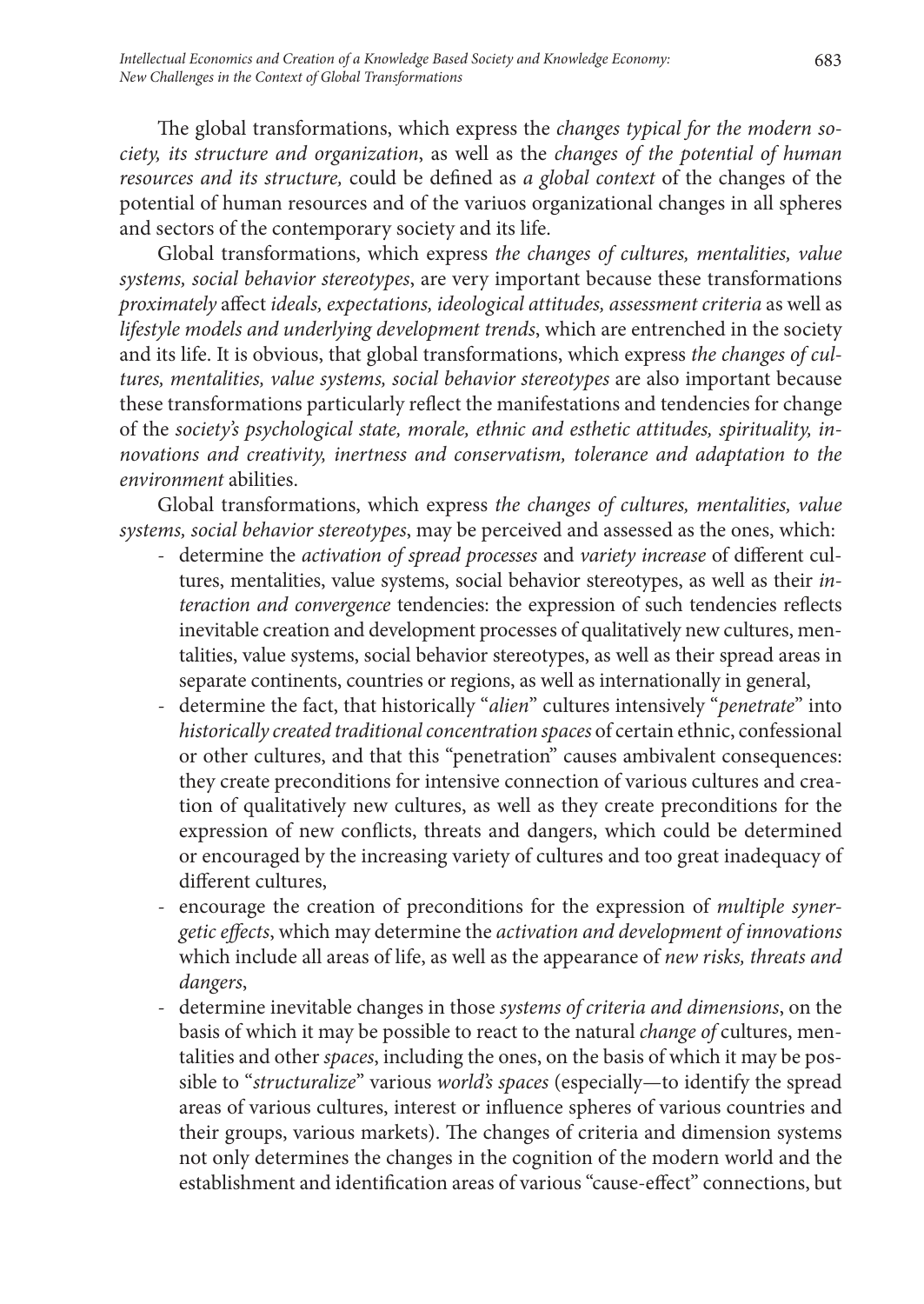also determine essential changes when creating, adapting and implementing means used by the society and meant for single-minded reaction to the change of cultures, mentalities, value systems and social behavior stereotypes.

The significance of global transformations, which express *the changes of cultures, mentalities, value systems, social behavior stereotypes,* is shown by the emphatic needs to *adequately react* to the *changes* of cultures, mentalities, value systems, social behavior stereotypes and their spread areas, to the *outcomes of changes, which include all the areas of the modern society life*, as well as to the fact, that these changes influence the *change* of the society *structures* and its *lifestyle models*. It must be noted, that the significance of these global transformations is also shown by the fact, that the change of cultures, mentalities, value systems, social behavior stereotypes highly influences society's tendencies to initiate and tolerate changes in various areas of its life (Melnikas, 2002).

Global transformations, which express *the changes* in various areas of *social, economic, political development, science and technological progress, are extremely signifi*cant due to two reasons. Firstly, these transformations determine *long-term qualitative changes* and *long-term development tendencies*, which inevitably appear and will appear in all areas of the society, its life and development globally, as well as in separate countries or regions. Secondly, these transformations determine the *multi-channel influences and "cause-effect' connections*, which reflect *general interaction phenomena*, when *changes* in some areas of the society life and development *proximately influence* changes in other areas of the society life and development. *The general interaction phenomena* shows, that these global transformations reflect *multiple functional as well as correlation* connections, which show various subordinations among the changes in different areas of social, economical, political development, science and technological progress and the change tendencies.

The importance of global transformations, which express *changes* in various areas of *social, economic, political development, science and technological progress,* is also obvious because these transformations reflect the *assimilation* of processes and changes, which take place in *particular* areas of development, progress and society life, worldwide or in large global areas. The essence of such *assimilation* is that a situation in *particular* areas of the society life, development and progress in *different* countries or regions is becoming more and more assimilated, due to the appearing orientations to *identical standards, norms, etalons, ideals, expectations, activity models, or stereotypes*. It means that *general global changes*, which include *different* areas of social, economical, political development, science and technological progress, *increasingly influence* the situation in *certain development and progress areas* in separate countries or regions, as well as in *every* country or region *in general*.

It is possible to claim that namely these transformations reflect the *generalization of changes* in different areas of social, economical, political development, science and technological progress globally.

Global transformations, which express *changes* in various areas of *social, economic, political development, science and technological progress,* may be perceived and assessed as the ones which: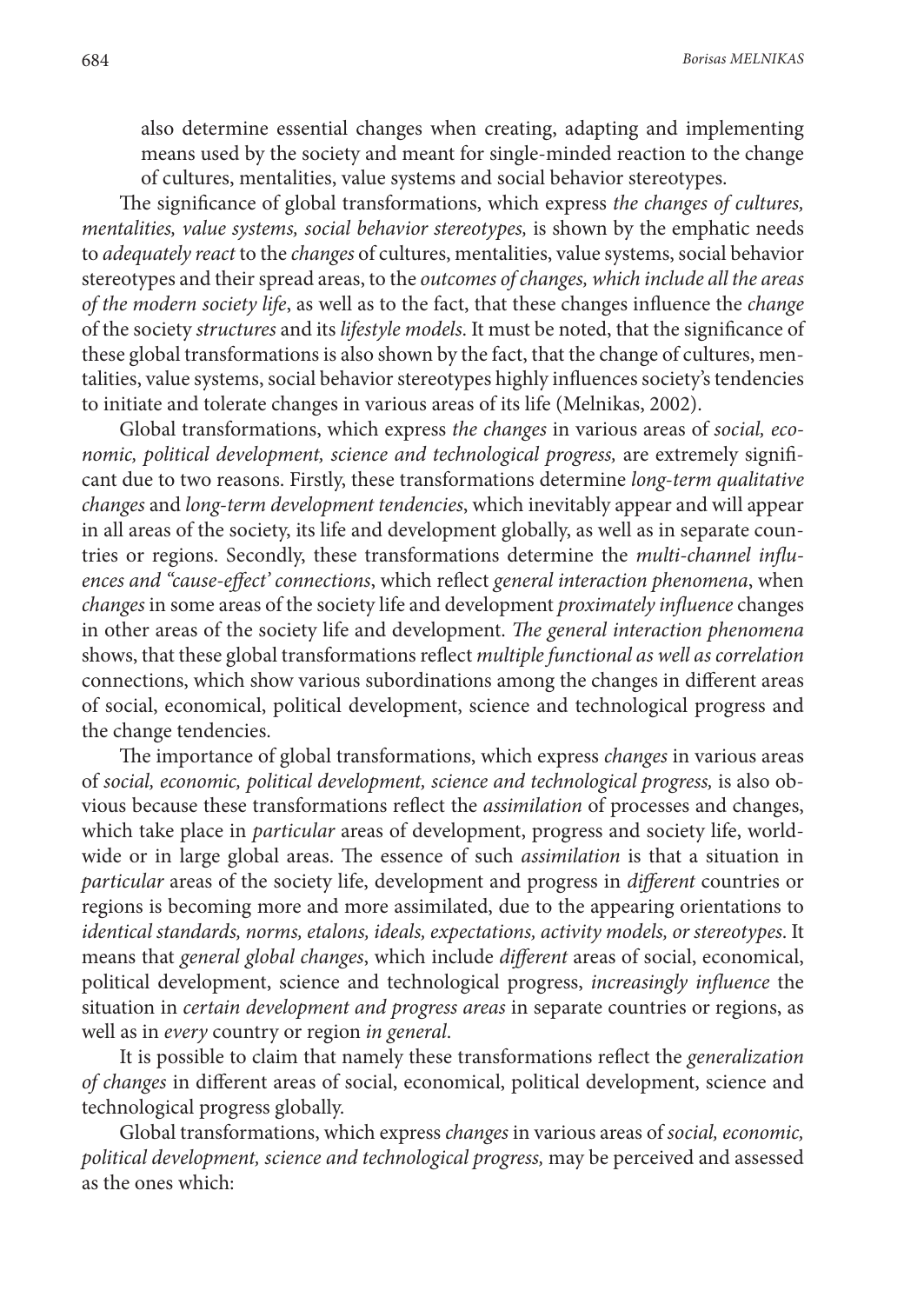- determine the fact that the *influence* of the development, progress and change in *some* areas of the society's life on the development progress and change in *other* areas of the society's life *is increasing* worldwide and in separate countries or regions. Such *increase of many-sided, multiple and multi-channel influences* reflects the *significance increase* of *interaction, convergence and harmony* among *different* sectors of social, economic, political development, science and technological progress, and shows a *common tendency*, that changes in certain sectors determine the changes in others under the conditions of globalization,
- determine *trajectory, extent and rate inter-inadequacies* among the processes and changes in *different* areas of social, economic, political development, science and technological progress, when development, progress and change processes taking place in different areas are characterized *by more and more different and incompatible trajectories, extent and rate*. At the same time, ambivalent assumptions emerge—the assumptions that *qualitative sallies* should be implemented in certain areas of the development, progress and change, and the assumptions that *disproportions and conflicts* should emerge in certain areas of the development, progress and change, which may have various negative consequences on the society and its life,
- condition the *needs to comprehensively coordinate and harmonize* changes, which take place in different areas of social, economical, political development, science and technological progress. Despite the fact that global transformations are perceived as *an objectively appearing phenomenon*, it is still necessary to *react single-mindedly* to various manifestations of this phenomenon and strive to *rationally adapt to the objectively inevitable changes and effectively implement the prevention of undesirable effects* using *the means of coordination and harmonization*, including the cases when unacceptable and undesirable *inequality* appears in different areas on the development, progress and change.

Global transformations, which express changes in various areas of social, economic, political development, science and technological progress, reflect the possibilities to solve and eliminate problems, which arise in various areas with the help of the experience or new development, progress and change results cumulated in other areas. These global transformations reflect *common tendencies* significant for the modern society and its life, which show that:

- social development and progress are increasingly determined by economic and political changes as well as the process of science and technological progress,
- economic development and progress are increasingly influenced by the processes of science and technological progress, especially, the sallies in underlying areas of science and technological progress, as well as various changes and processes, which take place in political and social life,
- political development and progress are increasingly influenced by social and economic changes, as well as various factors of science and technological progress,
- the processes of science and technological progress are increasingly influenced by various factors and circumstance of social, economical and political development.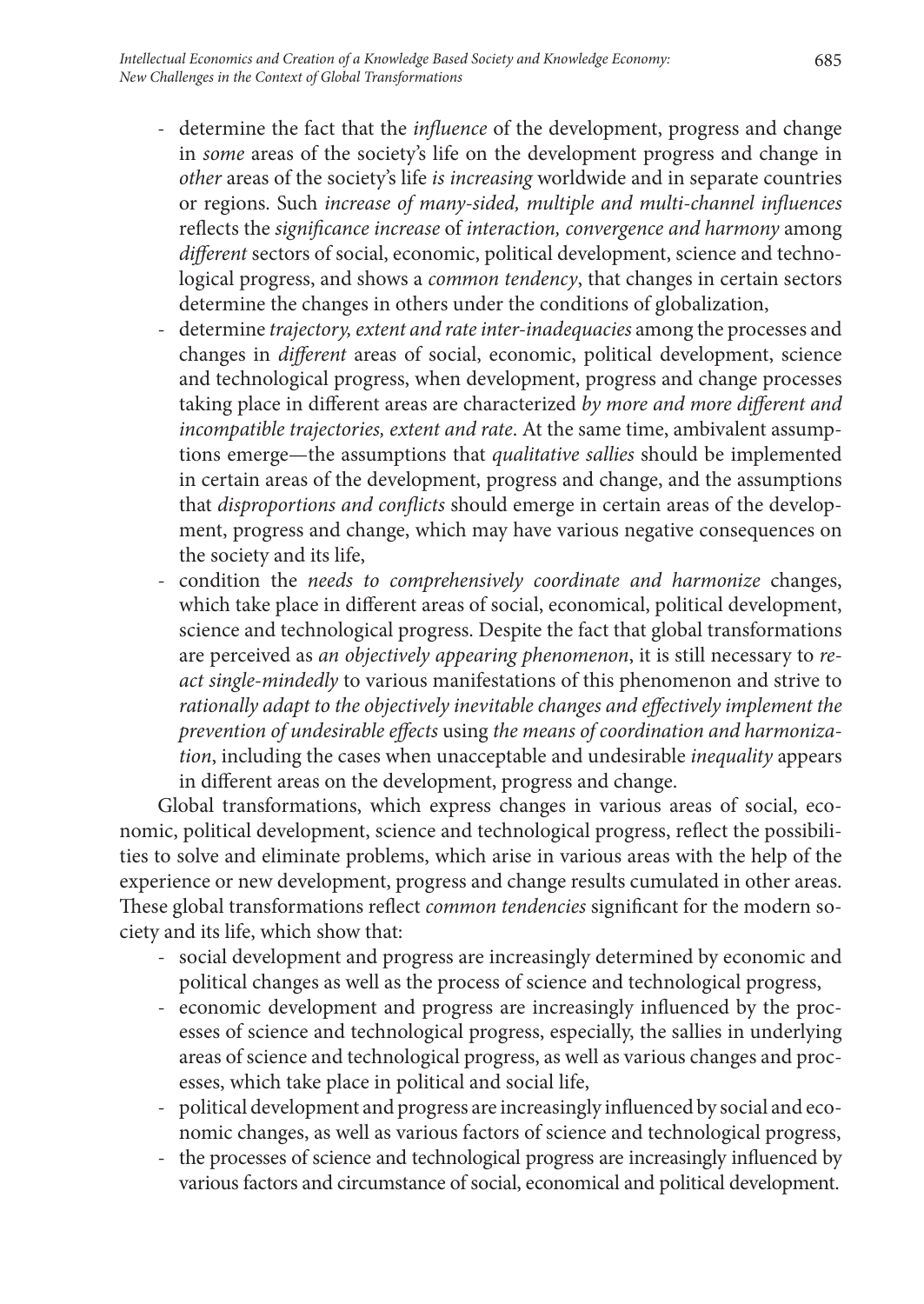The above-mentioned tendency appears multiply and controversially—factors of the same origin may differently influence various processes of social, economic, political development, science and technological progress, and the effects of those influences may also be very different and differently assessed.

The significance of global transformations, which express *changes in various areas of social, economic, political development, science and technological progress*, is shown by objectively appearing needs to *adequately react*:

- to the *variety, inequality and outcome multiplicity* of the appropriate development, progress and change processes,
- to *new risks, dangers and threats*, which arise and appear owing to changes, as well as to the needs *harmoniously adapt* to the multiple and controversial development, progress and change processes, which appear in various areas,
- to the needs to *single-mindedly influence* and even *manage* the development, progress and change processes *within the limits of objectively existing and conspired possibilities*.

It must be emphasized, that the above-mentioned global transformations show the *modern society's powers to actively and single-mindedly* influence its life's conditions at the same time *partially programming* the trajectories of further development and progress.

In general, the global transformations, which express *changes* in various areas of *social, economic, political development, science and technological progress*, could be defined as an *important precondition* and as a *global context* of various social, economic, political, technological changes in all spheres and sectors of the contemporary society and its life, as well as in all countries and regions: this statement is especially important in the conditions of European integration and enlargement of the European Union. In conclusion, it may be noted, that global transformations, as a unit, are so much multiple and complicated, that even a detailed study of these transformations creates assumptions to perceive and assess various factors and circumstances, which are typical to transformations and their effects, only very superficially. What is more, the deeper approach to global transformations, their manifestations, variety, influence on the society's development and lifestyle changes allows adequately perceive the appearing problems and solve them single-mindedly and efficiently. The latter proposition is very important when perceiving the problems and topicalities of the *sustainable development* as well as when trying to implement modern *attitudes of the sustainable development* in real practice.

## **4. Regularities of global transformations and their expression: challenges for the knowledge based society and knowledge economy creation and new topics of the further scientific research on intellectual economics**

Global transformations, their expression and influence on the modern society and its life are characterized by wide *variety* and significant *common regularities*.

Among *common regularities*, typical for global transformations, the following must be emphasized: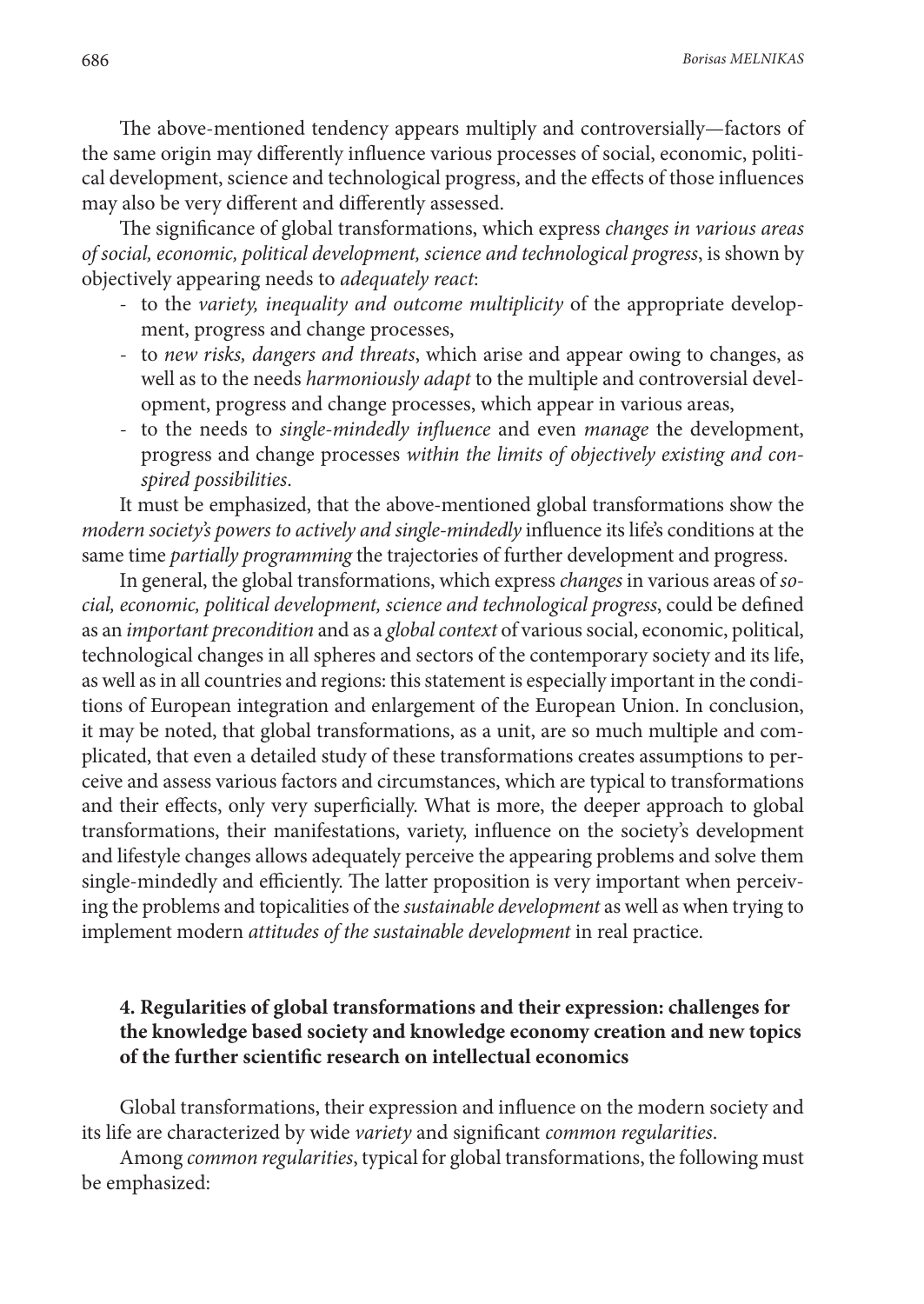- regularities, which reflect universalism and unification processes under the conditions of global transformations;
- regularities of the increasing uncertainties and their expression;
- regularities of *unsynchronized development and the expression of resonance effects*;
- regularities, which express society's needs to *activate innovations, stimulate creativity, and strengthen adaptation and tolerance skills*.

The above-mentioned regularities are perceived as very important and significant under contemporary conditions.

Regularities, which reflect *universalism and unification processes under the conditions of global transformations*, express a typical tendency of the universal convergence. The essence of this tendency is that *identical* standards, norms, etalons, as well as expectations, activity and lifestyle models, behavior stereotypes, which reflect the newest achievements and the newest conception of quality and modernity *in all areas* of the society life, social, economical, political development, science and technological progress, spread, are assimilated, implemented and renewed on a world scale. This tendency reflects a *periodic phenomenon*, the essence of which is *continuously periodic situation assimilation* typical of *every specific* area of the society's life, development and progress *on a world scale*.

The above-mentioned phenomenon is characterized by *universalism and unification* processes. *Universalism* processes may be perceived as the ones, which reflect *universality* objectives of standards, norms, etalons, models and stereotypes, which spread, are assimilated, implemented globally. *Unification* processes may be perceived as the ones, which reflect the tendencies and needs to *combine and harmonize* the *systems* of standards, norms, etalons, models and stereotypes, which *periodically* develop in different areas of the development, progress and change.

It is obvious that *universalism and unification* processes may be assessed as the ones, which reflect important *challenges for the sustainable development*, because these processes my *activate the sustainable development inside* various sectors and areas of the development, progress and change, as well as provoke various *disproportions* and development and change *inequalities* in separate countries or regions.

In general, purposeful effects on the processes of universalism and unification as well as the abilities to react to various manifestations of these processes adequately are assessed as a very important link of the instrumentation, which is intended for the *management of the sustainable development processes*.

Regularities of *the increasing uncertainties and their expression* reflect the factor that *more and more various uncertainties* are appearing under the conditions of global transformations, and the *expression* of these uncertainties is *much more various*. These regularities are very important when trying to perceive and solve *the problems of the sustainable development*, besides, more and more uncertainties are appearing under the conditions of global transformations, which are necessary to consider when *diagnosing, forecasting and planning* the processes of the sustainable development.

Regularities of *unsynchronized development and the expression of resonance effects* reflect two simultaneous tendencies, which are different as well as complementary: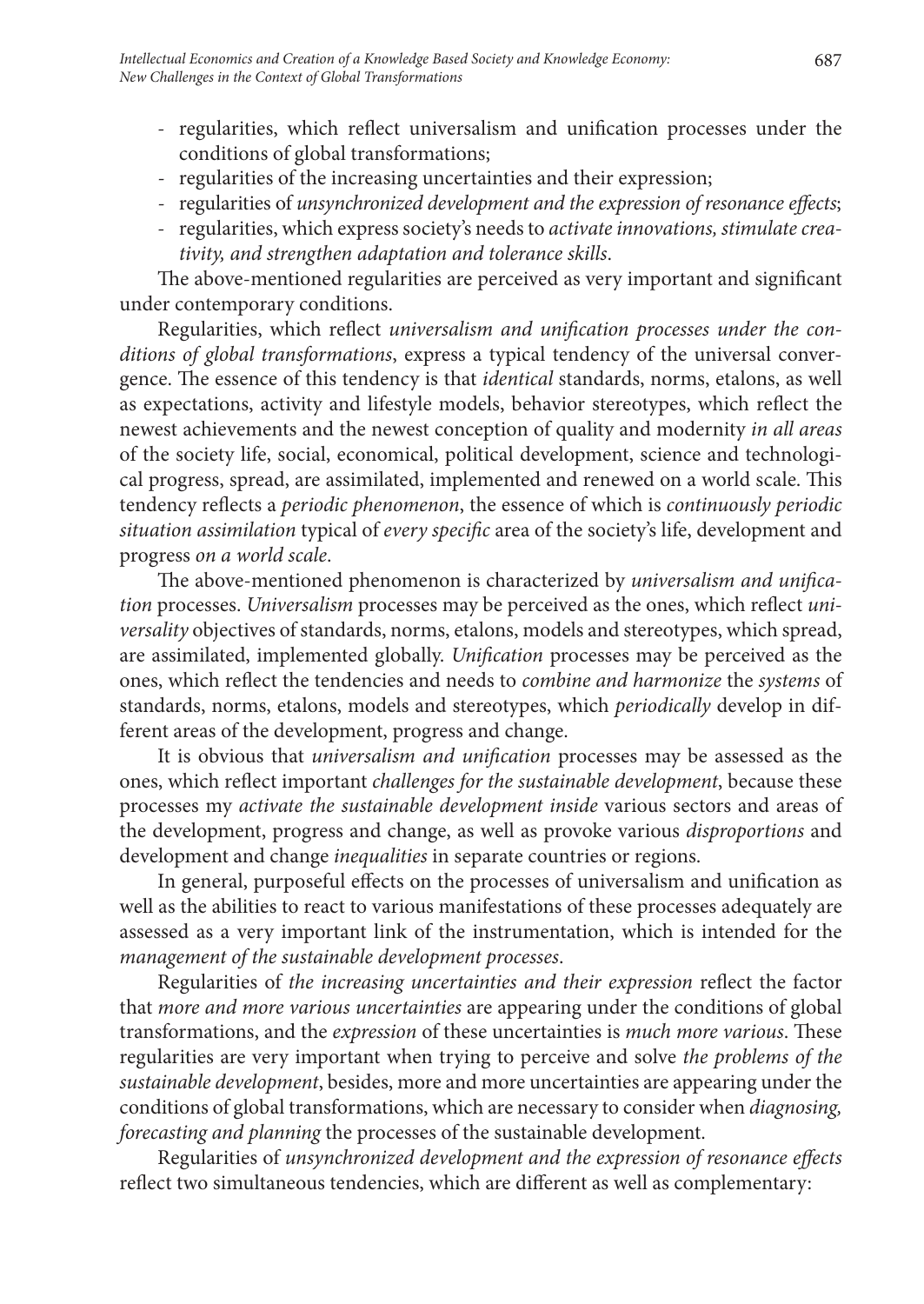- development, progress and change processes, which take place in different areas of the society's life, activity and development, as well as in different countries or regions, are characterized by multiple *unsynchronicities, unbalancing, and inequalities*: this tendency reflects the appearing possibilities that various development, progress and change processes may be characterized by *increasing disproportions*, which may provoke additional risks and threats;
- development, progress and change processes, which take place in different areas of the society's life, activity and development, as well as in different countries or regions, are characterized by the *congruence of space and time parameters* (this tendency also reflects the *resonance of different processes* and may be described as a tendency reflecting *resonance effects*). This tendency reflects the appearing new risks and threats, which are or may be caused by the *resonance of different processes and changes* as well as new development and progress possibilities, which may be based upon the *synchronization of different processes and changes*.

It is obvious that regularities of *unsynchronized development and the expression of resonance effects* are assessed as extremely important when solving the problems of the *sustainable development*:

- *- unsynchronized development* reflects the assumptions for the sustainable development problems to appear, as well as the possibilities to purposefully *regulate pace and extent* of different development processes and changes, and at the same time adequately react to various disproportions and inequalities;
- the expression of resonance effects reflects *undesirable consequences of unharmonious or insufficiently sustainable development*, as well as the *possibilities* to purposefully *concentrate* various management effects, which are intended to react to the development, progress and change processes, which require correction.

It must be emphasized that the circumstances of regularities of *unsynchronized development and the expression of resonance effects* in all cases require exceptional attention when trying to adequately perceive, identify and solve the problems of the *sustainable development*.

Regularities, which express *the needs to activate innovations, stimulate creativity, and strengthen adaptation and tolerance skills,* generally reflect the main challenges, which arise under the conditions of global transformations. These regularities reflect general tendency, which shows, that there is an increasing significance for the needs, which are intended to:

- activate innovations and stimulate creativity by reacting to new challenges and new problems, including the problems of *the harmonious development*, under the conditions of global transformations;
- strengthen adaptation and tolerance skills, because, under the conditions of globalization, there is a strong need to *adapt* to new circumstances and *adapt* various systems to new requirements, as well as *tolerate* various changes by *reacting* to them *rationally*, and by regarding the attitudes of the *sustainable development*.

The above-mentioned regularities of global transformations are assessed as very important when trying to adequately perceive and solve the problems of the creation of knowledge based society and knowledge economy. Of course, regarding the complexity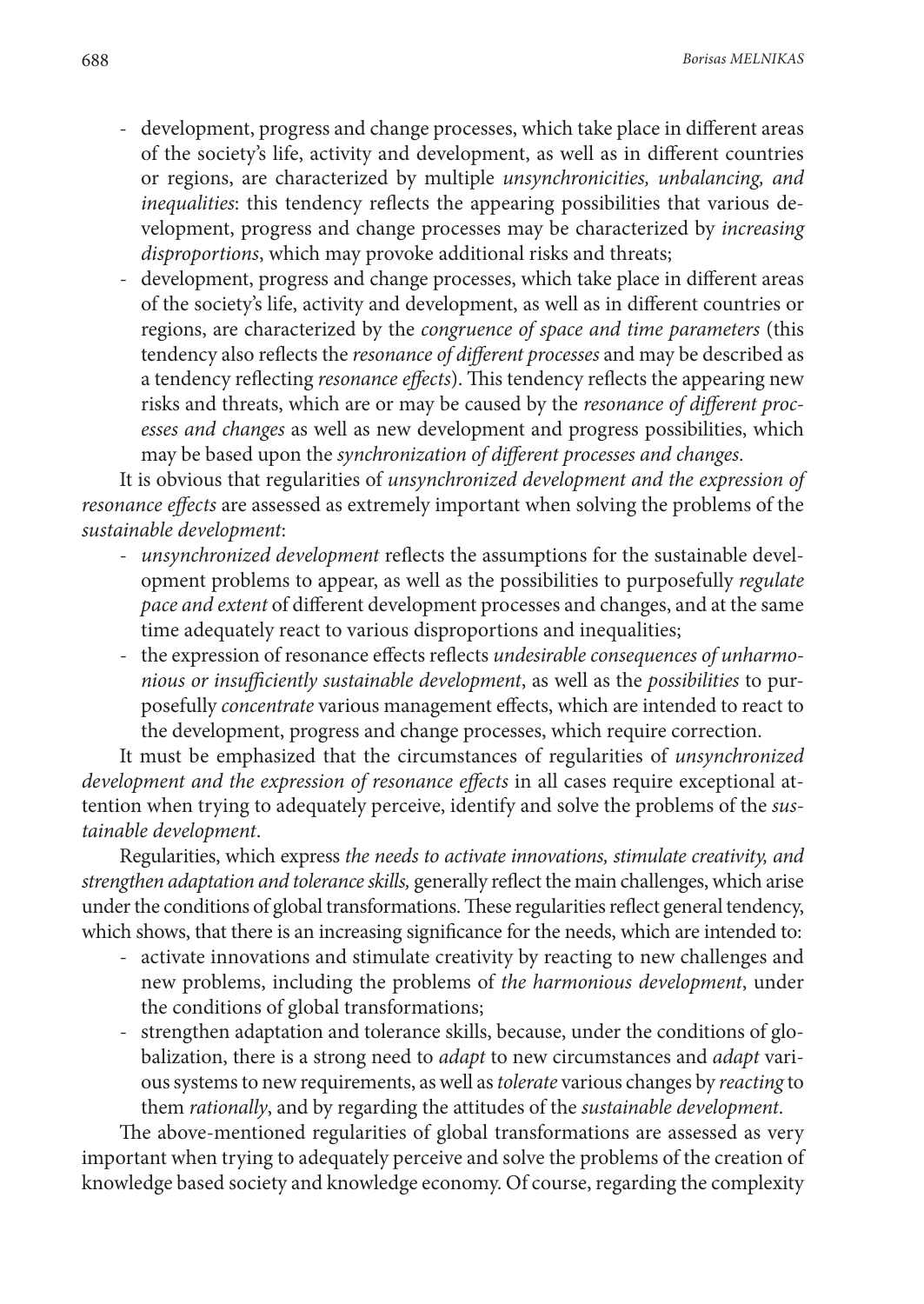and variety of global transformations, as a unit, it is possible to make an assumption, that other regularities may be highlighted apart from the ones mentioned above.

However, it is possible to claim that the reference to the perception, that the abovementioned regularities are essential and the most important, allows *complexly* perceive and assess the influence of global transformations on the modern society and its life. In turn, the adequate perception of such influence allows solving the topical problems of the knowledge based society and knowledge economy creation single-mindedly.

Among *special regularities*, typical for knowledge based society and knowledge economy creation in the context of globalization, the regularities, which reflect *the globalization and internationalization circumstances, necessary for the creation and development of the knowledge based society and knowledge economy*, could be emphasized : these regularities show, that the creation and development processes of the knowledge based society and knowledge economy, as a unit, have very clearly expressed *internationalism* and may be assessed as a very important *part of globalization processes*. The following ones are considered as very important:

- regularity, which expresses the spread of the creation and development processes of the knowledge based society and knowledge economy in the extent of *global spaces*;
- regularity, which expresses possibilities to create and develop the *nuclei* of the knowledge based society and knowledge economy in various *spaces and environments globally*;
- regularity, which expresses *increasing mobility and free movement* of human resources, capital, information and other resources, which participate in the processes of creation and development of the knowledge based society and knowledge economy *globally*;
- regularity, which expresses the role increase of *multicultural and inter-cultural competencies* and information exchange, reacting to new conditions when creating and developing the knowledge based society and knowledge economy under globalization conditions;
- regularity, which reflects the needs to develop international cooperation when creating the knowledge based society and knowledge economy.

Regarding the fact, that the creation and development processes of the knowledge based society and knowledge economy, especially under the conditions of globalization and internationalization activation, have increasing variety, it is possible to claim, that the described regularities allow cognizing and assessing the appropriate phenomena *just partially*. It should also be emphasized, that namely the described regularities, as a unit, allow making a *complex picture* about the situation in the creation and development of the knowledge based society and knowledge economy, as well as bout the perspective of changes.

It must be noted, that the described regularities reflect the complex problems of the social, political, economic, technological development, which inevitably appear under the creation and development conditions of the knowledge based society and knowledge economy, and allow highlighting and reasoning the *priorities* of these problems salvation.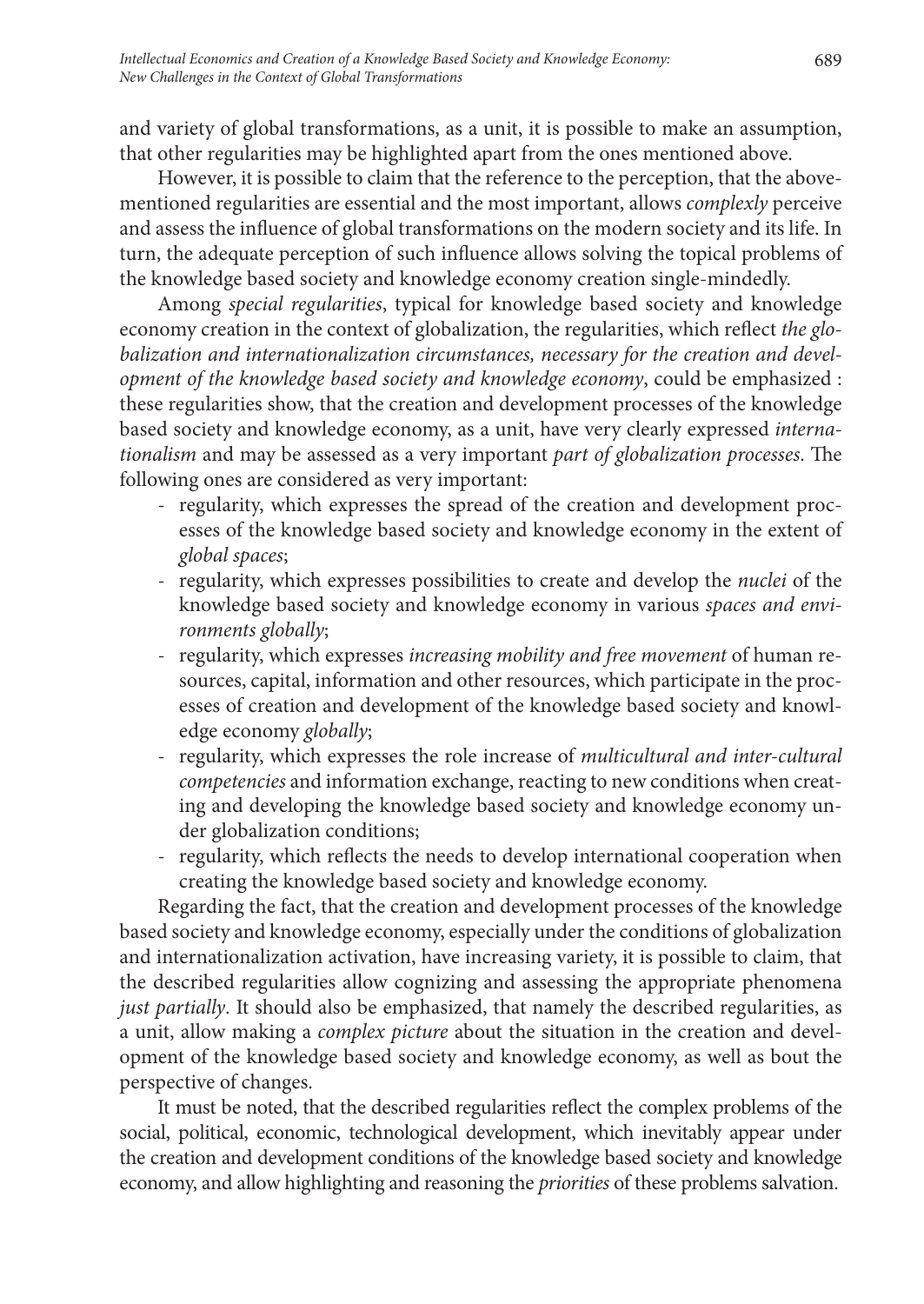#### **5. Conclusions**

The main priority of the deepening and improvement of contemporary intellectual economics is the solving of the problems of creation and further modernization of knowledge based society and knowledge economy, especially in the context of globalization processes. It means that the scientific research on the processes and problems of complexity of the global transformations and the knowledge based society and knowledge economy creation could be defined as an important *scientific research area*, especially as an important and significant *object of social science*.

The research on the processes and problems of complexity of the global transformations and the knowledge based society and knowledge economy creation could be defined as an important area of the *scientific research on intellectual economics.* 

The research on the processes and problems of the knowledge based society and knowledge economy creation in the context of global transformations could be defined as especially important scientific research area in the conditions of the intensive European integration and enlargement of the European Union.

The processes of the creation of knowledge based society and knowledge economy in the context of globalization should be understood as *the undivided unity.* These processes are an important priority of the social, economic and technological changes and development processes, especially in the European Union. These processes should be perceived as relevant to *all* spheres of the meaning of life—social, economic and political life, culture, advancement of science and technologies, interaction with nature in general and environment in particular. These processes should be comprehended as the ones providing *social, cultural, political, economic, technological preconditions* for modernization of the society and refinement of its life in accordance with *the modern future oriented standards, norms and values*.

The processes of the creation of knowledge based society and knowledge economy in the context of globalization should be interpreted as *multi-dimensional and extremely complex and uninterrupted global process* which manifests itself in *cyclical changes and leaps towards higher quality standards, norms and values.* The idea of complexity of the global transformations and the knowledge based society creation should be implemented in *all* stages of scientific research, studies and practical activities, including the prioritizing various programmes on multi- and cross-disciplinary research and studies, as well as strategic solutions of the complex character in various stages.

The processes of the creation of knowledge based society and knowledge economy in the context of globalization could be interpreted and analyzed as an important *global transformation*. The global transformations in general, as well as the processes of the creation of knowledge based society and knowledge economy could be analyzed in the context of *the ideas of synergy effects*: in general, the global transformations and the processes of knowledge based society and knowledge economy creation may be attributed to the category of *global transformation and synergy effects oriented development processes.* 

*Global transformation processes* are characterized by a *wide variety* and may be identified and classified according to various features. The following features may be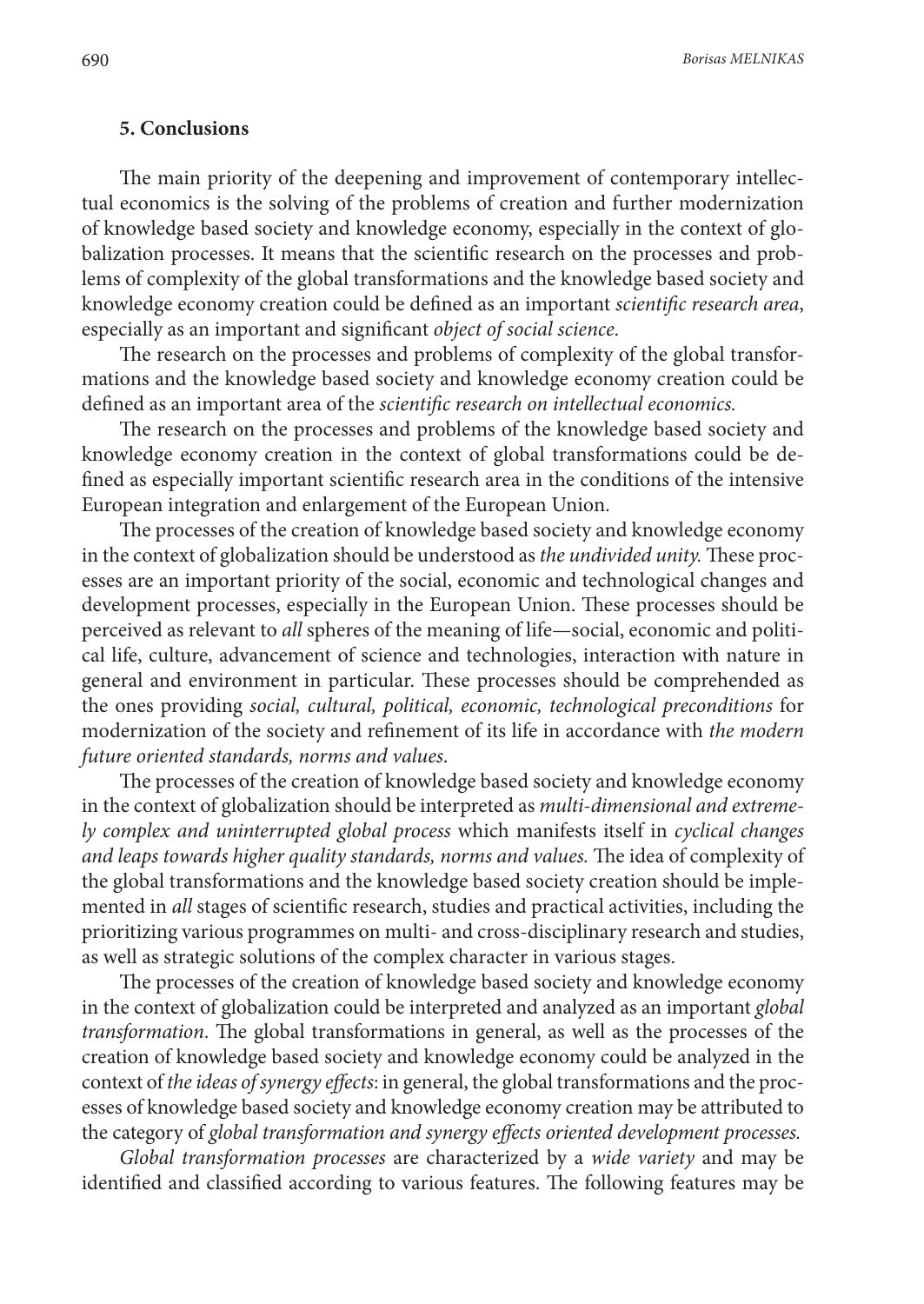treated as the most important ones among the features, which should be taken into consideration when identifying and classifying *the processes of global transformations*:

- features that characterize *natural and climate conditions*, as well as their influence on various global changes and situation;
- features that characterize *human resources*, their potential, change of its structure, as well as global role of human resources;
- features that characterize the *society*, its development, structure, change dynamics, as well as features, which help to describe various *types and models* of the society itself and its organization, and global *spread and spread dynamics* of these types and models;
- features that characterize global variety and spread of *cultures, mentalities, value systems, models of lifestyle, and social behavior stereotypes*;
- features, which characterize the processes of social, political, economic development, as well as science and technological progress, the impact and consequences of these processes, which appear or may appear globally.

The impacts of global transformations on the modern society in general and on the *changes* in its life, development and progress are *multiple, complicated and even contradictory*. Several circumstances determine the *multiplicity and complication* of the impact of global transformations on the society and changes in its life. Firstly, the global transformations themselves are characterized by a *variety of* typical *features*, which inevitably conditions the multiplicity and complication of these transformations and their impact. Secondly, global transformations, as a unit, may be identified as composing *different geographically regional or sectoral systems*: the variety of different geographically regional or sectoral systems reflects the multiplicity and complication of the impact of global transformations on the society and changes in its life. Thirdly, *controversial tendencies*, when certain development, progress and change processes evoke *positively and negatively* assessed results, inevitably appear under the conditions of the variety, multiplicity and complication of the global transformations and their impact on the society and changes in its life. All in all, it is possible to claim, that global transformations, as a unit, are characterized by exceptional complication, variety and multiplicity, as well as great impacts on all changes, which take place in all areas of life, their content and trajectories.

Global transformations, their expression and influence on the modern society and its life are characterized by wide *variety* and significant *common regularities*. Among *common regularities*, typical of global transformations, the following must be emphasized:

- regularities, which reflect *universalism and unification processes* under the conditions of global transformations;
- regularities of *the increasing uncertainties and their expression*;
- regularities of *unsynchronized development and the expression of resonance effects*;
- regularities that express society's needs to *activate innovations, stimulate creativity, and strengthen adaptation and tolerance skills*.

The above-mentioned regularities are perceived as very important and significant under contemporary conditions, as well as represented the needs to create and develop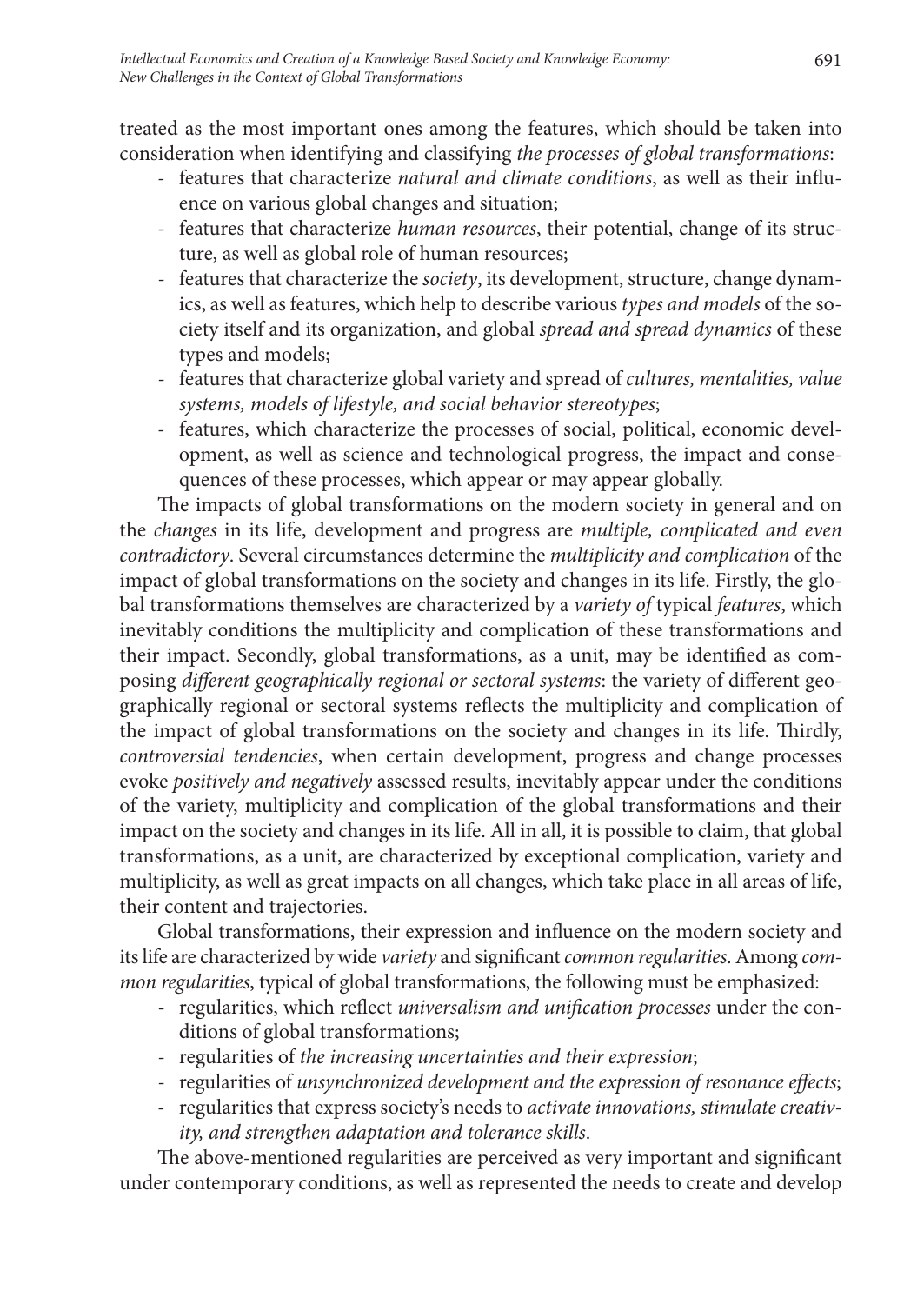the knowledge based society and knowledge economy and to activate the processes of intensive changes in all areas of societal life and technological progress.

#### **References**

- 1. Appiah, K. A. 2009. *Cosmopolitanism: Ethics in a World of Strangers*—London, Penguin Books, 196 p.
- 2. Armstrong, K. 2006. The open method of coordination Governance after Lisbon, *Journal of Contemporary European Research* 2(1): 1–104.
- 3. Boldrin, M., Canova, F. 2001. Inequality and convergence in Europe's regions: reconsidering European regional policies, *Economic Policy* 16(32): 205-253. *doi:* 10.1111/1468- 0327.00074.
- 4. Castells, M. 2000-2004. *The Information Age, Economy, Society and Culture*: vol. 1—*The Rise of the Network Society*, 2000; vol. 2—*The Power of Identity*, 2004; vol. 3  *End of Millennium*, 2000—Oxford, Malden MA, Blacwell.
- 5. Chossudovsky, M. 2003. The Globalization of Poverty and the New World Order— Montreal, Global Research—p. 377.
- 6. Cohendet, P.; Stojak, L. 2005. The digital divide in Europe. The economic and social issues related to knowledge-based Europe, *Futuribles: Analyse et Prospective* 305: 5 28. doi: 10.1051/futur:20053055 .
- 7. Currie, W. 2000. *The Global Information Society,* Chichester, John Wiley, 288 p. ISBN 0471895075.
- 8. Dang, D., Umemoto, K. 2009. Modeling the development toward the knowledge economy: a national capability approach. *Journal of Knowledge Management,* 13(5): 359 372. doi: 10.1108/13673270910988169.
- 9. David, P. A.; Foray, D. 2002. An introduction to the economy of the knowledge society, *International Social Science Journal* 171: 9-25. doi: 10.1111/1468-2451.00355
- 10. Dicken, P. 1998. *Global Shift: Transforming the World Economy*, London, Sage Publications; A. Paul Chapman Publishing, p. 512. ISBN 9781593854362.
- 11. Friedman, T.L. 2006. *The World is Flat Updated and Expanded—A Brief History of the Twenty-first Century*—London, Farrar, Straus, Giroux—p. 616.
- 12. Friedman, T.L. 2009. *The World is Flat—Hot, Flat, Crowded—Why the World Needs a Green Revolution—and how we can Renew our Global Future*- London, Pinguin Books—p. 516.
- 13. Goeransson, B.; Soederberg, J. 2005. Long waves and information technologies—On the transition towards the information society, *Technovation* 25(3): 203-211.
- 14. Grace, A.; Butler, T. 2005. Beyond knowledge management: Introducing learning management systems, *Journal of Cases on Information Technology* 7(1): 53-70. *ISSN:* 1548-7717.
- 15. Hornych, C., Schwartz, M. 2009. Industry concentration and regional innovative performance: empirical evidence for Eastern Germany. *Post-Communist Economies,* 21(4): 513- 530. doi: 10.1080/14631370903339880.
- 16. Hunt, S. D. 2000. *A General Theory of Competition: Resources, Competences, Productivity. Economic Growth*. London: Sage Publications: 385-393. doi: 10.1023/A:1027353307279.
- 17. Huseman, R. C.; Godman, J. P. 1999. *Leading with Knowledge: The Nature of Competition in 21 st. Century*. London: Sage Publications, 272 p. ISBN 0761917756.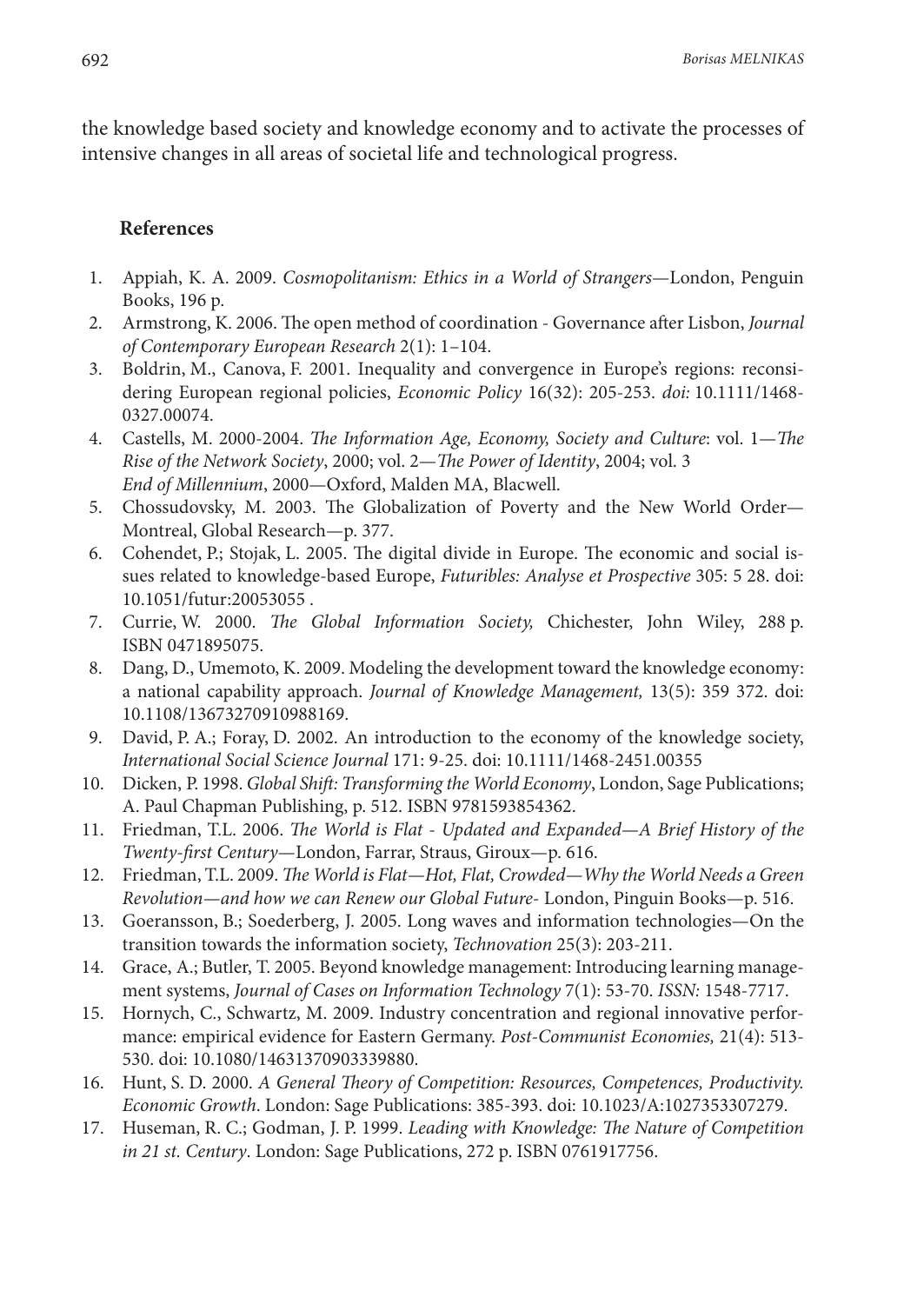- 18. Leydersdorff, L. 2004. The university—industry knowledge relationship: Analysing patents and the science base of technologies, *Journal of the American Society for Information Science and Technology* 55(11): 991-1001.
- 19. McNally, R. 1999. *The Comprehensive World Atlas.* Stamford: Longmeadow Press, 224 p.
- 20. Melnikas, B. 1990. *Scientific and technological progress and investment processes: planning, management, ecology (Mokslo bei technologijų pažanga ir investicijų procesai: planavimas, valdymas, ekologija)*. Vilnius: Liaudies ūkio vadovaujančiųjų darbuotojų ir specialistų kvalifikacijos kėlimo institutas, p. 281. (in Russian rusų k.)
- 21. Melnikas, B. 1997. The integrations problems of the Baltic states: possibilities for the formation of a unified technological, economic and social space, *East West Scientific Cooperation. Science and Technology Policy of the Baltic States and International Cooperation*. NATO ASI Series, 4, Science and Technology Policy. Dordrecht; Boston: Kluwer Academic Publisher 15: 33-51. ISBN 0-7923-4689.
- 22. Melnikas, B. 1999. Probleme der Integrattion der baltischen Staaten in westliche Strukturen. *Berichte des Bundesinstituts fuer ostwissenschaftliche und internationale Studien* 40. p. 42.
- 23. Melnikas, B. 2002. *Transformacijo*s. Vilnius: Vaga. 750 p. ISBN 5-415-01637-6.
- 24. Melnikas, B.; Reichelt, B. 2004. *Wirtschaft und Mentalitaet : Tendenzen der EU Osterweiterung.* Leipzig: Leifim*—*Verlag. p.159.
- 25. Melnikas, B. 2008. Integration processes in the Baltic region: the new form of regional transformations in the European Union. *Engineering Economics* 5(60): 54-64. ISSN 1392-2785.
- 26. Melnikas, B. 2008. The knowledge based economy in the European Union: innovations, networking and transformation strategies. *Transformations in Business and Economics*, 3(15): 170 -192.
- 27. Melnikas, B. 2010. Sustainable development and creation of the knowledge economy: the new theoretical approach, *Technological and Economic Development of Economy* 16(3): 516–540.
- 28. Melnikas, B. 2011. *Transformacijų visuomenė: ekonomika, kultūra, inovacijos, internacionalizavimo procesai*. Vilnius: Technika. 476 p. ISBN 978-609-457 057-5.
- 29. Olsen, T. E.; Osmundsen, P. 2003. Spillovers and international competition for investments, *Journal of International Economics* 59(1): 211-238. doi:10.1016/S0022 1996(02)00086-7.
- 30. Parker, B. 1998. *Globalisation and Business Practice: Managing Across Boundaries*. London: Sage Publications, p. 672.
- 31. Perraton, J. 2001. The global economy—myths and realities, *Cambridge Journal of Economics* 25: 669-684.
- 32. Ravenhill , J. 2008*. Global Political Economy*—Oxford, Oxford University Press—528 p.
- 33. Redding, S.; Venables, A. J. 2004. Economic geography and international inequality, *Journal of International Economics* 62(1): 53-82. doi: 10.1016/j.jinteco.2003.07.001
- 34. Sangmon, K. 2002. A longitudinal analysis of globalization and rationalization in international trade: Social Network Approach, *Social Forces* 81(2): 445-471. doi: 10.1353/ sof.2003.0014
- 35. Steinmueller, W. E. 2002. Knowledge-based economies and information and communication technologies, *International Social Science Journal* 54*(*171): 141-154. doi: 10.1111/1468- 2451.00365
- 36. Wendt, A. 2005. Tarptautinės politikos socialinė teorija—Vilnius, Eugrimas—p. 446.
- 37. Zeitlin, J. 2008. The open method of coordination and the governance of the Lisbon Strategy, *Journal of Common Market Studies* 46(2): 436–450.